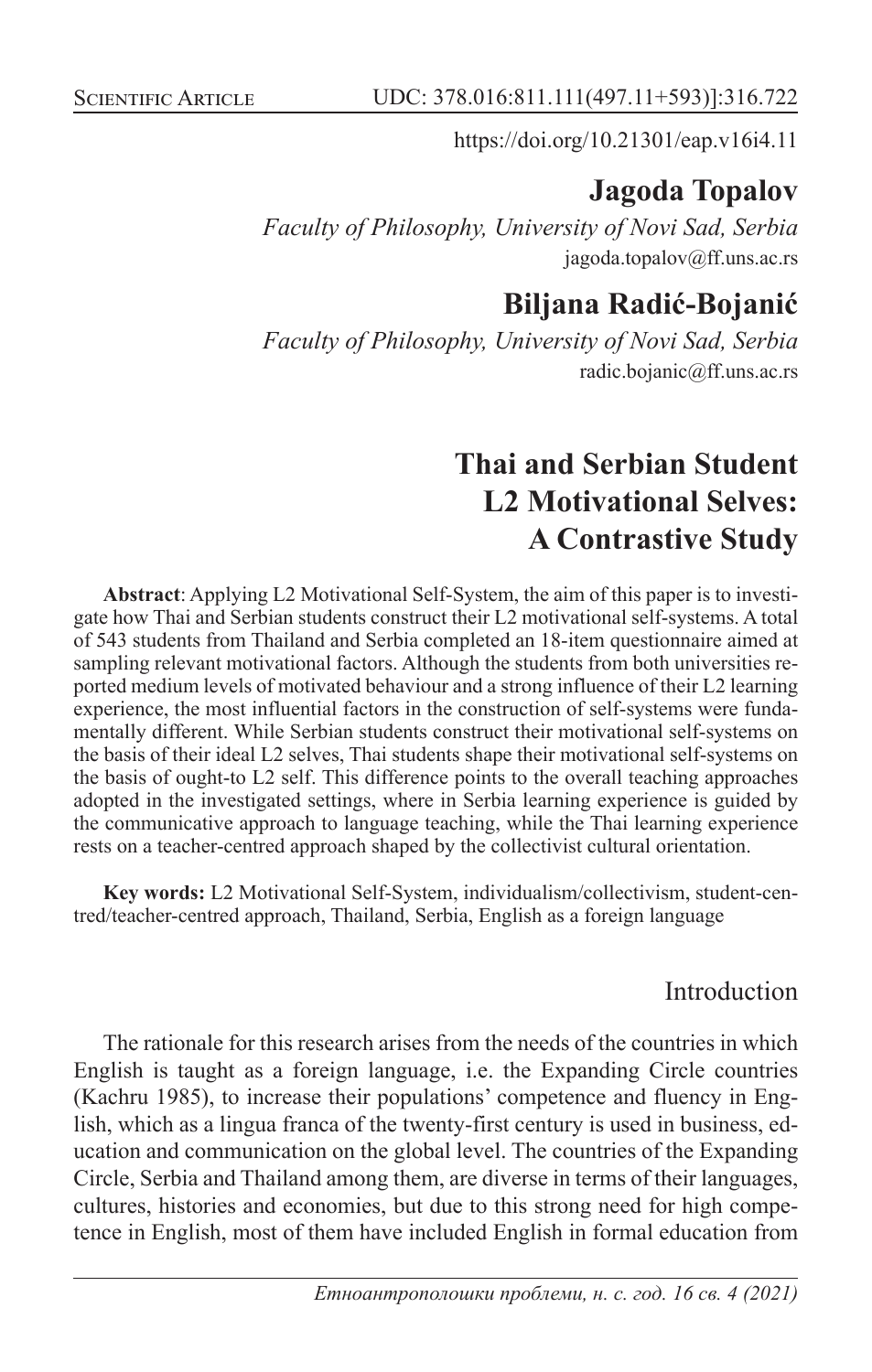an early age (Bruner, Sinwongsuwat and Shimray 2014, 14). This trend continues throughout primary and secondary education and is often extended into tertiary education either in the form of ESP courses or general English classes.

When comparing Thailand and Serbia, we could say that they have quite a few things in common. Thailand, as a member of ASEAN (Association of Southeast Asian Nations), has a pronounced need for English for the purposes of "academic advancement, social and economic growth, tourism industry, science and technology, the Internet, international businesses, and international legal contexts" (Radić-Bojanić, Topalov and Sinwongsuwat 2015, 11), while CEO's of large Asian companies require a certain level of English language competence from their workers so companies can benefit from increased foreign investment (Byrne 2010). For that reason, "many companies have adopted recruitment policies requiring employees to have essential English language skills for the workplace" (Bruner, Sinwongsuwat and Radić-Bojanić 2015, 12) and it is up to the educational system of the country to prepare future employees for this. An English Proficiency Survey from 2012 (EF EPI 2012) ranked Thailand as 53<sup>rd</sup> with low proficiency, which is why the Thai government undertook a comprehensive educational reform, starting with the kindergarten level (Wilang and Sinwongsuwat 2012) and ending with university education. Despite these efforts, there are still issues that need to be resolved and solutions for the increase in fluency among Thai speakers of English are actively sought (cf. Bruner, Sinwongsuwat and Shimray 2014; Radić-Bojanić, Topalov and Sinwongsuwat 2015; Bruner, Sinwongsuwat and Radić-Bojanić 2015; Topalov, Radić-Bojanić and Bruner 2016). The English Proficiency Index from 2020 ranks Thailand again in the low proficiency band at the 89<sup>th</sup> place.

In a similar manner, in the context of the accession to the EU and as a country with an increasing number of outsourced employees, especially in the field of information communication technologies, Serbia has a great need for high competence in English. Relying on the Common European Framework of Reference (Council of Europe 2001) in its reform of foreign language education, this country has introduced English as a first foreign language in its educational system since the first grade of primary school until the end of secondary education, with a broad pool of options for students at the tertiary level (cf. Jakovljević and Halas 2015, and Topalov, Bjelica Andonov and Krombholc 2015 for general English, and Dabić 2013 and Jerković 2016 for English for Specific Purposes). In terms of the global ranking of countries, Serbia was included in the survey of English proficiency in 2016 and since then it has ranked as a country of high proficiency in English. In the 2020 survey it occupies the 15<sup>th</sup> place, at the very top of the high proficiency group (EF EPI 2020).

While there are factors that offer a common ground for a comparative analysis between the two cohorts of English learners analysed (e.g., both countries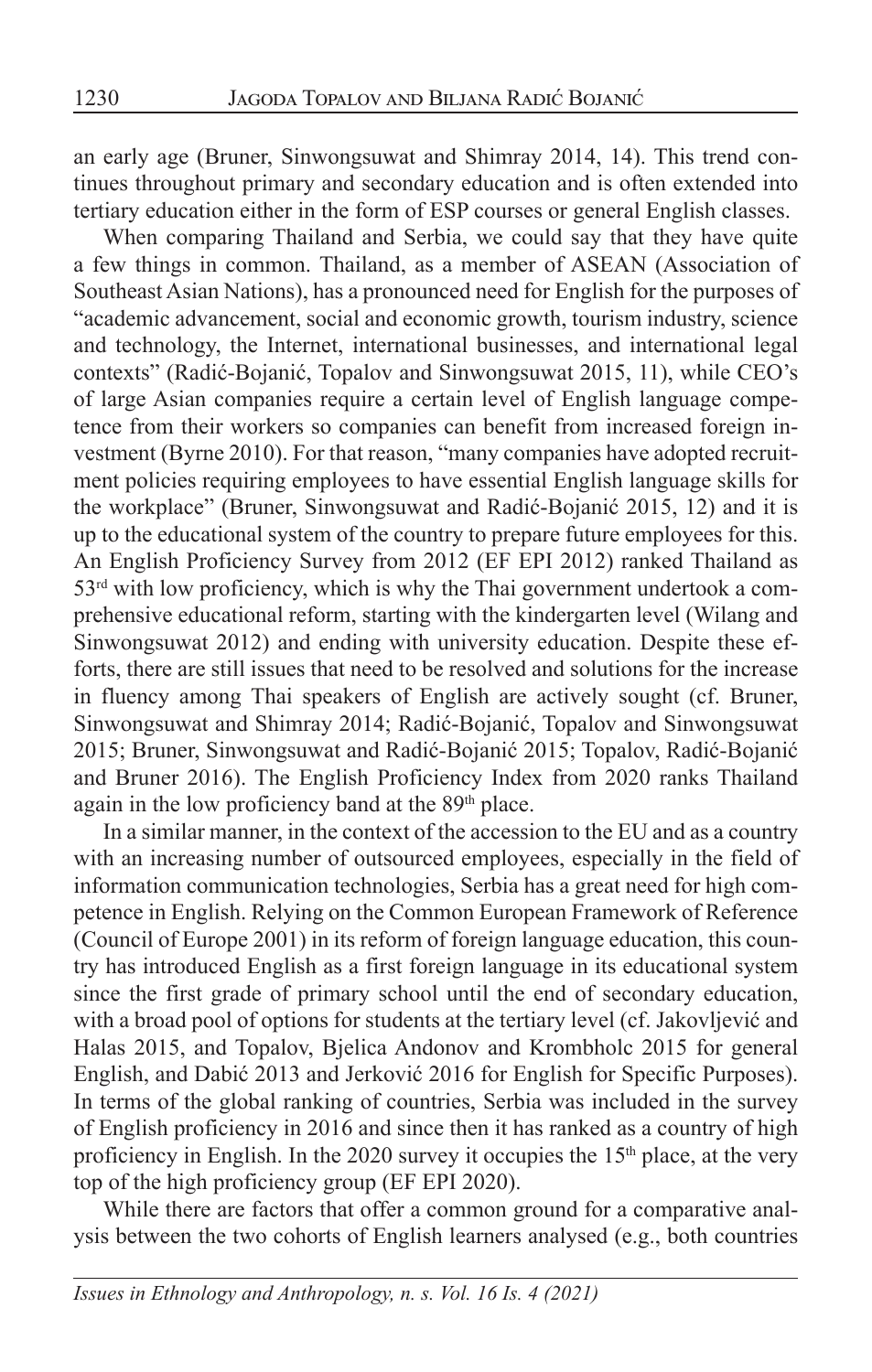are part of the Expanding Circle, both belong or strive to belong to an economic association/union in their region which imposes a nation-wide need for communicative competence in English as a *lingua franca*, they have conducted a thorough reform of the educational system, they teach English throughout primary, secondary and tertiary education), in this paper we will rather focus on a contrastive analysis based on Hofstede's dimension of individualism/collectivism (1980; 2001). By adopting this framework as a starting point, this paper will consider the learners' motivational self-system (Dörnyei 2005; 2009b), which views L2 motivation as a critically important factor in L2 learner success, and consider its relationship with individualism/collectivism that has tentatively been established in research so far (Lamb 2012; Markus and Kitayama 1998; McEown et al. 2017; Noels et al. 2014; Taguchi, Magid and Papi 2009). Since learning another language involves both an instructional and a cultural experience (Papi 2010), this paper will present the results of a research study that included 543 students from two universities, one in Thailand and one in Serbia, with the aim to discover how the students' conceptualization of their future selves, mediated by their respective cultural orientation on the dimension of individualism/collectivism, influences their L2 learning behaviour.

## Hofstede's Individualism/Collectivism Dimension of Culture

Among different theoretical approaches to the study of culture in context, Hofstede's (1980; 2001) model of six dimensions of national culture is one of the best known and most empirically tested (Brewer and Venaik 2011). The model comprises the dimensions of Power Distance, Uncertainty Avoidance, Individualism/Collectivism, Masculinity/Femininity, Long/Short Term Orientation, and Indulgence/Restraint, offering a paradigm for describing and comparing national cultures. Of particular interest for the research reported in this paper is the dimension of individualism/collectivism, envisioned as a pole describing societal, rather than individual characteristics related to the degree to which people are integrated into groups, with individualism on the one side and collectivism on its opposite side (Hofstede 2001). In individualist cultures, the fundamental characteristic that guides behaviour and the formation of societal norms and attitudes is based on the belief that the ties between members of community are, and should be, loose. This implies that individuals are supposed to take care of themselves and their immediate family only, that they have the right to privacy and are emotionally independent from groups and organizations. Collectivism, on the other hand, is present in cultures in which individuals are "from birth onwards [...] integrated into strong, cohesive in-groups, often extended families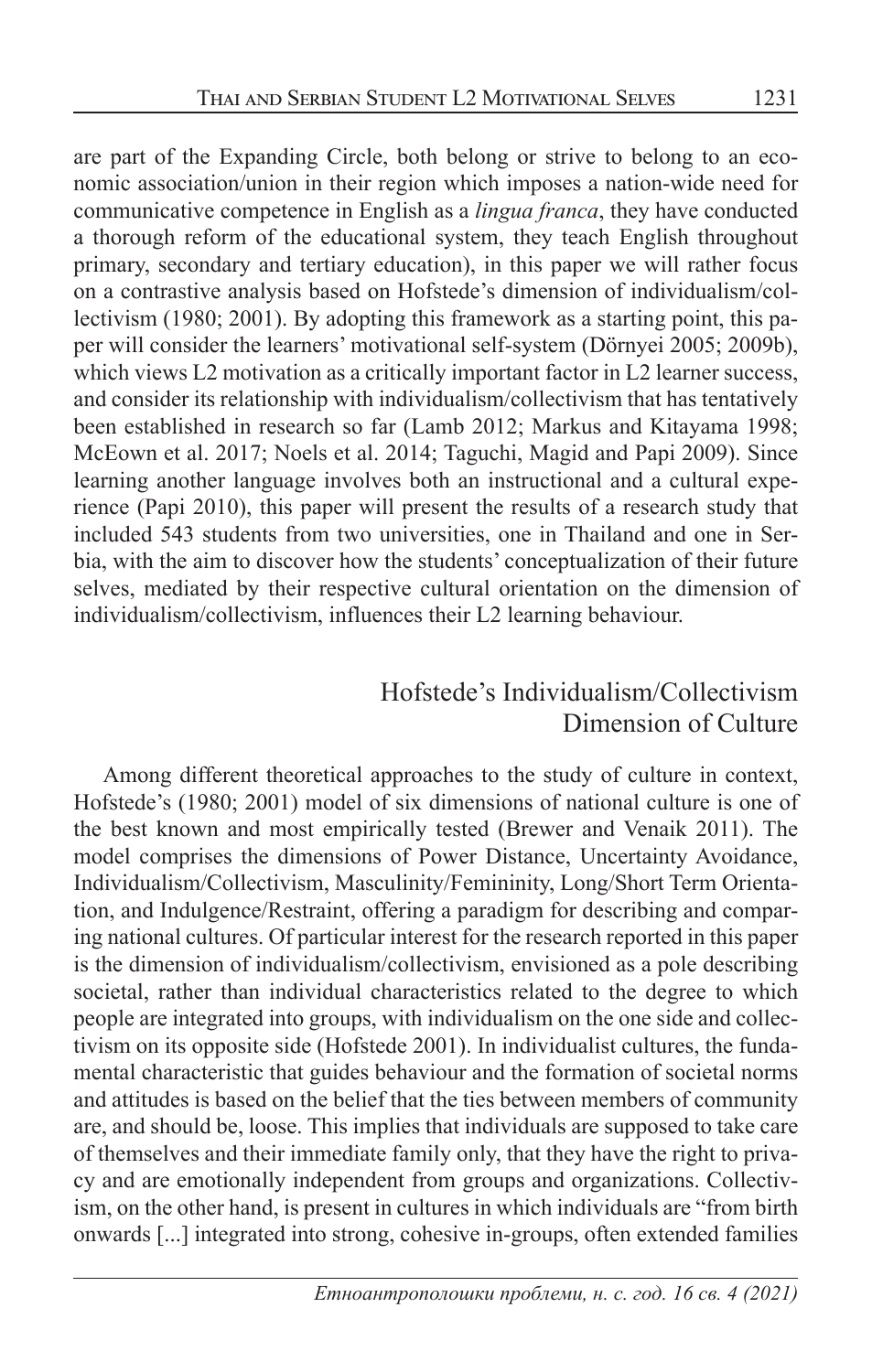(with uncles, aunts and grandparents) that continue protecting them in exchange for unquestioning loyalty" (Hofstede 2011, 11). Focus in collectivist cultures is on the "we"-consciousness and on belonging to one's in-group.

Turning to the relationship between individualism/collectivism and a culture's philosophy of education and educational practices, the cultures occupying two opposite poles of this dimension also view the purpose of education in terms of polar opposites – while for individualist cultures education is meant to train learners how to learn, collectivist cultures focus on teaching learners how to do (Hofstede 2011). In relation to language learning, both views of education are not necessarily congruent with the general trend towards learner-centredness (Kojima 2006), which promotes language learning as the active production of knowledge, with the learner in the centre of the process as an agent in knowledge construction, where the ultimate aim is to aid in the progress of learner's developmental and individual capacities (Bonk and Cunnigham 1998). The call for more active student involvement underlying the learner-centred approach is particularly relevant in foreign language learning contexts where emphasis is placed on developing communicative competence, which is in no small part achieved by students interacting in the foreign language, jointly negotiating meaning and helping each other (Emaliana 2017). Unlike the less visible role of facilitators that the teachers assume in a learner-centred approach, in a teacher-centred approach the teacher acts as the authority figure who transmits knowledge and information, actively managing every aspect of classroom experience, while students passively receive the information (Brown 2014; Lightweis, 2013). In such an instructional setup, the learners have fewer opportunities to interact amongst themselves and practice using the foreign language (Murphy et al. 2021), with some authors even suggesting that this approach in fact prevents students' educational development (Duckworth 2009).

The principal characteristics of individualist cultures, as put forth by Hofstede (2011), are recognizable in the learner-centred approach to language learning: learners are expected to have personal opinions and to individually process the input; speaking one's mind is encouraged, with educational tasks taking precedence over relationships. On the other hand, individual active processing of input and the construction of knowledge are hindered in contexts which value the maintenance of intergroup harmony and relationships over tasks and in which one's opinions are predetermined by in-groups, as is the case with collectivist cultures (Hofstede 2001).

Research evidence related to the cultures under scrutiny in this paper seems to suggest that the members of Thai culture are collectivistic, place high value on maintaining harmony in interpersonal relationships and have an external lo-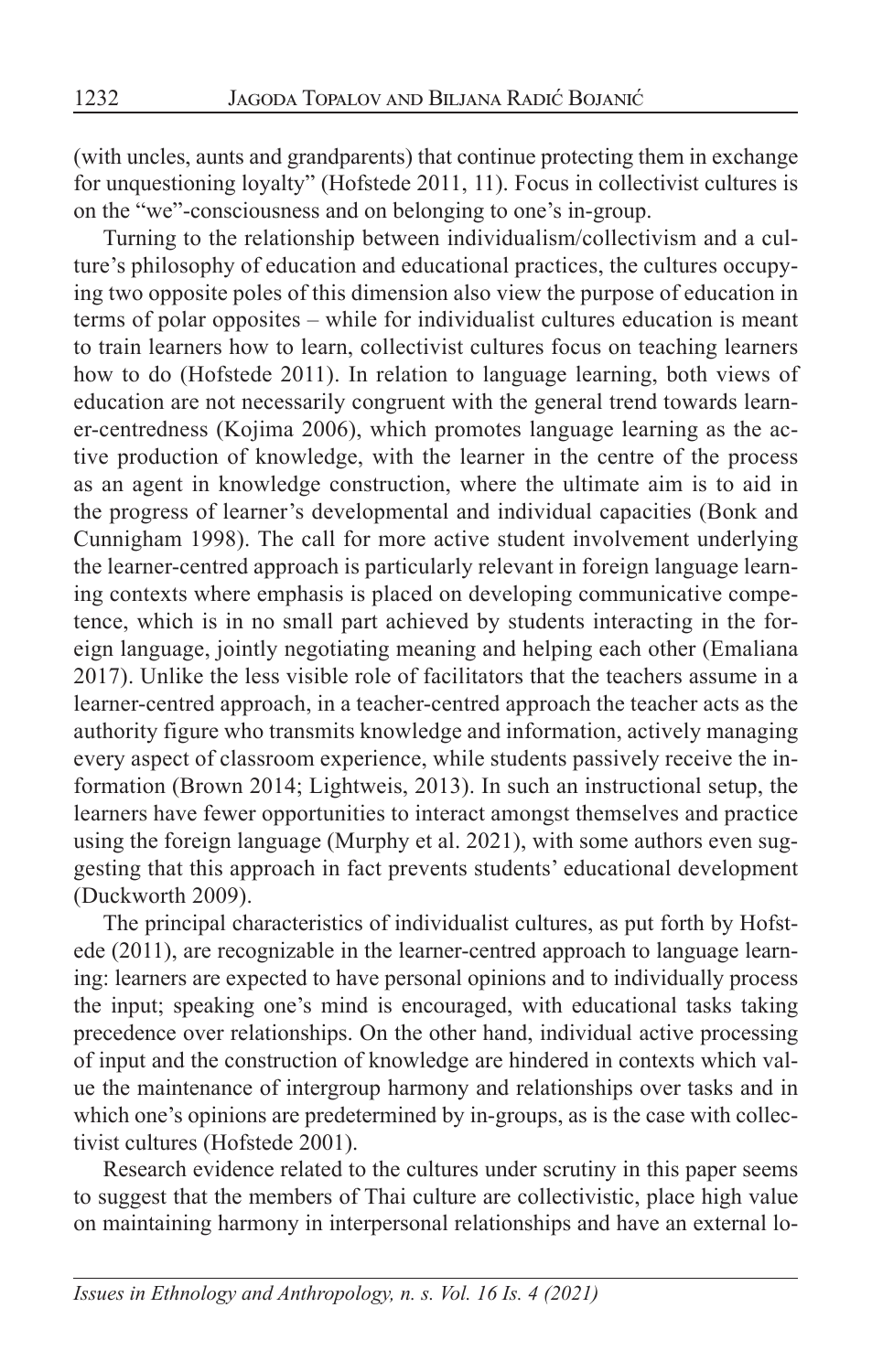cus of control (Hofstede 1980; Hughes 2011; Pornpitakpan 2000). The implication of this is that the approval and compliance with others is more important for Thais than their own attitude toward a certain issue (Kini, Ramakrishna and Vijayaraman 2004). Knutson and associates (Knutson et al. 2003) report that young people remain quiet in the presence of old people rarely disagreeing with them; this is also reflected in the reported classroom behaviour where students seldom express their opinions and quietness is highly valued, which is in line with the teacher-centred approach previous research has observed in Thailand (Chayakonvikom et al. 2016; Gorowara and Lynch 2019; Meissonier, Houze and Bessiere, 2013; Wilang and Sinwongsuwat 2012). In terms of their learning goals, it is further possible to presume that a Thai student's perception of social pressures coming from the environment is likely to be a factor of particular relevance for the way he or she forms goals and directs their classroom behaviour in a culture that is based on "the assumption that groups bind and mutually obligate individuals" (Neuliep 2017, 98). On the other hand, it is unclear how precisely Serbian culture is to be classified with respect to the individualism/ collectivism dichotomy. While, according to its low index on the individualism measure in Hofstede's (2001) investigation of the dimensions of national culture, Serbia is considered a collectivist society, in a cross-cultural comparison of five countries (United States, South Korea, Mexico, Russia and Serbia-Montenegro), the results place Serbia higher towards the individualism end, second only to United States (Rodriguez and Brown 2014). A possible explanation for this ambivalence in its cultural orientation is offered by Lazić (2004), who points to the historical conditions which situated Serbia at the border between the East and West, resulting in the impossibility of making the usual distinction between two cultural cores.

## L2 Motivational Self-System through the Lens of Individualism/Collectivism

Over the last several decades research into learner motivation has undeniably shown, regardless of the theoretical underpinnings and research methods employed, that motivation is one of the most important factors in determining the success of foreign language learning, with researchers going as far as to claim that motivation is the key variable in achieving L2 success (e.g., Csizér 2017; Dörnyei and Ushioda 2013). Drawing on Higgins's (1987) Self-Discrepancy Theory, and Markus and Nurius's (1986) Possible Selves Theory, Dörnyei's (2005; 2009b) L2 Motivational Self-System conceptualizes L2 motivation in relation to self and identity. According to the theory, the motivational construct comprises the following three constituents: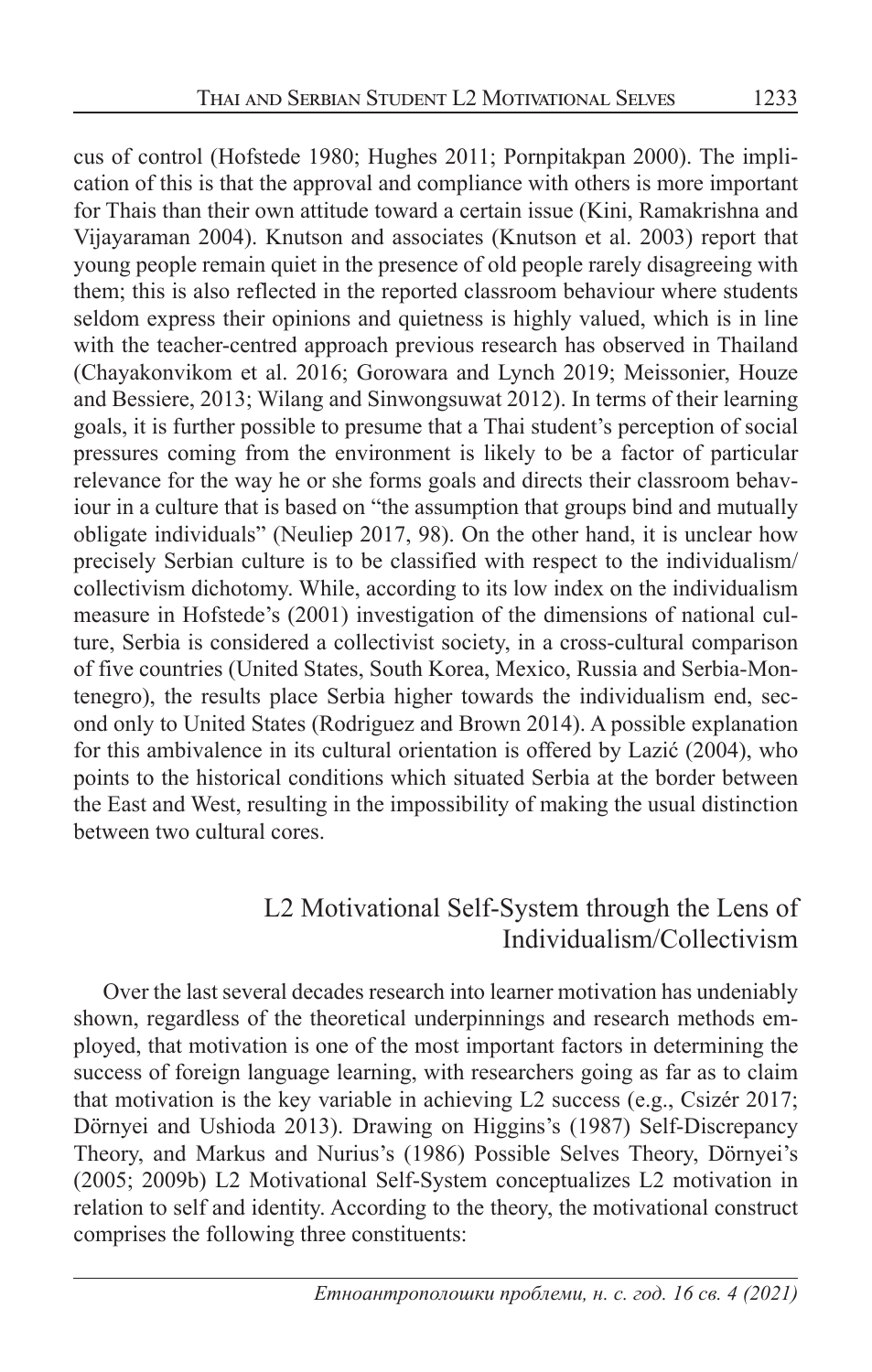- 1. Ideal self, which denotes the representation of characteristics a person would ideally like to possess, i.e., a person's conceptualization of their hopes, wishes or aspirations. In relation to L2, if the person we would like to become speaks L2, then the desire to decrease the discrepancy between our actual and ideal selves will be a powerful incentive in our efforts to learn the L2. Therefore, as a motivational force, the ideal self both instigates action towards the desired goal and facilitates self-regulatory behaviour necessary to maintain goal-directed action (Lamb 2012).
- 2. Ought-to self, which refers to the characteristics a person believes they ought to possess, i.e., a person's conceptualization of their obligations and sense of duty, which may or may not be similar to their hopes and wishes.
- 3. L2 learning experiences, which concerns context-specific motives present in the immediate learning environment and experience, including factors such as the reward structure in the classroom, the teacher's teaching style and personality, the impact of the syllabus, the peer group etc. (Dörnyei and Chan 2013, 438).

It was believed that any one of these L2 motivational elements alone was strong enough to influence students' L2 learning behaviour. For instance, a student's ideal self, together with their self-appraisal of their ability and of the potential for the attainment of the imagined goal within the given circumstances, should provide sufficient initial impetus and on-going directing influence for the student to reach their desired goal (in the context of learning a foreign language, this would mean at least a working knowledge of L2). However, if the student's ideal self is in harmony with their ought-to self, the driving forces influencing the student's motivated behaviour would come from both internal and external sources and their effects would become cumulative (Dörnyei 2009a).

Even though both ideal and ought-to selves are focused on the fulfilment of the same goal and are, thus, similar, the "predilections associated with the two different types of future selves are motivationally distinct from each other" (Dörnyei 2005, 101) – ideal self-guides focus on promotion and are concerned with one's personal growth and advancements, whereas ought-to self-guides focus on prevention and the regulation of potential or actual negative outcomes of behaviour.

The construct validity of the L2 Motivational Self-System has been investigated in different socio-cultural contexts, including Hungary (Csizér and Kormos 2009), Indonesia (Lamb 2012), Iran, Japan and China (Taguchi, Magid and Papi 2009) and Pakistan (Islam, Lamb and Chambers 2013) among others, with the results overall confirming that the model is a valid and reliable measure of motivation. Some doubt, however, remains with respect to the proper measurement and contribution of ought-to L2 self (Lamb 2012).

In investigating the effects of the ideal L2 self on students' invested effort in learning the  $L2$ , a number of studies have found that this factor exerts a significantly higher impact than ought-to L2 self (e.g., Csizér and Kormos 2009;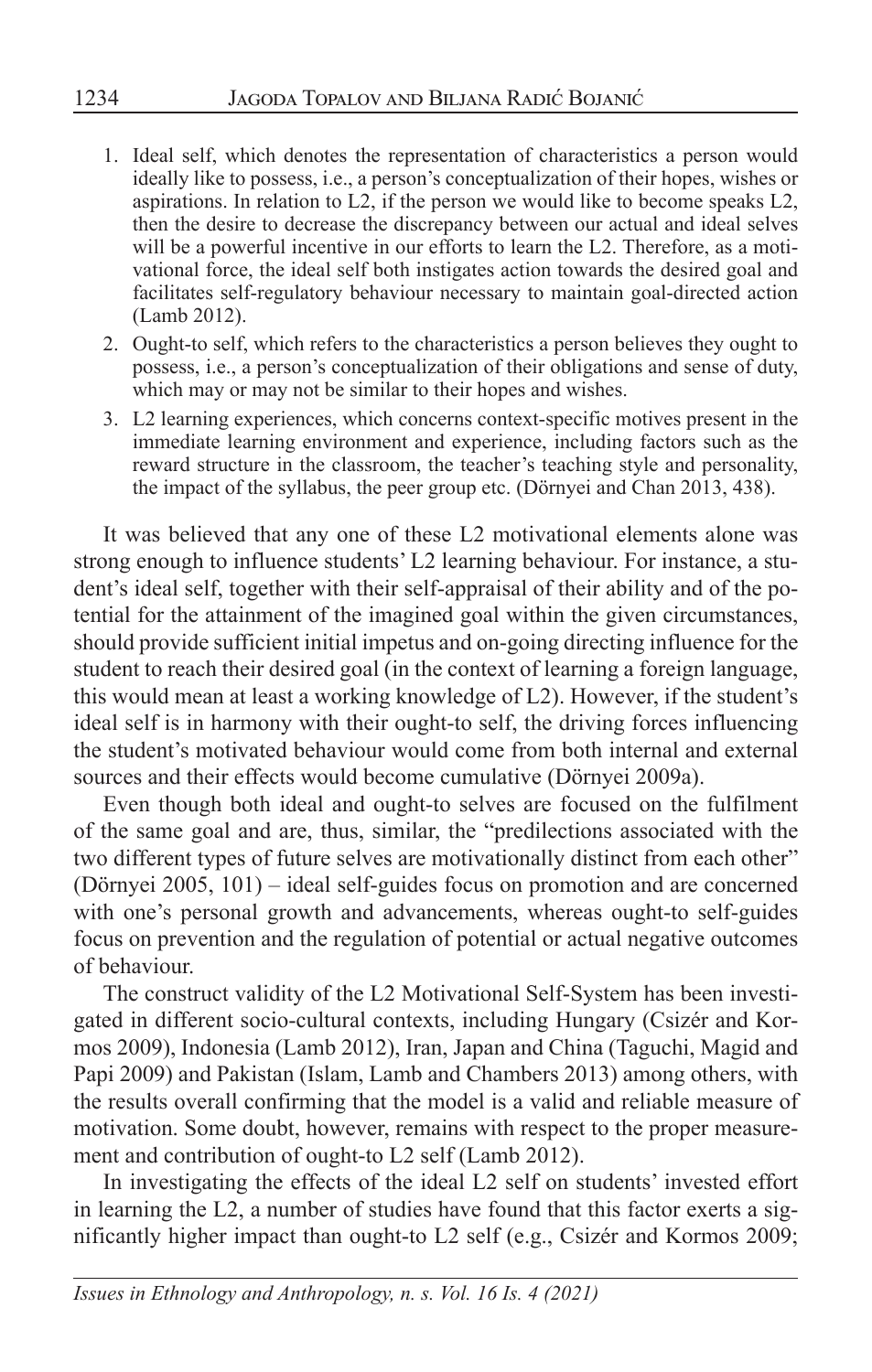Kormos, Kiddle and Csizér 2011; Taguchi, Magid and Papi 2009). It is believed that ideal selves are socially constructed, since we form our aspirations and wishes by discovering what is possible from others in our surroundings – "a precondition for the development of ideal L2 selves [is] social contact with respected others who have acquired the L2 in similar circumstances and are seen to use it to good effect" (Lamb 2012, 1001). As of yet, the relationship between the culture's prevalent orientation along the individualism/collectivism dimension and the formation of ideal L2 self requires further investigation – although researchers have recognized that the way learners shape their L2 motivation is under the influence of their dominant culture (McEown et al. 2017; Noels et al. 2014), this factor is still under-researched.

The results of the contribution of ought-to L2 self in explaining the variance of motivated behaviour and invested effort of L2 learners have, so far, also not been straightforward. While some studies reported a low, positive impact (Csizér and Kormos 2009; Kong et al. 2018; Moskovsky et al. 2016; Papi 2010), others have found the impact to be negative (Kim and Kim 2014), or not significant (Kormos, Kiddle and Csizér 2011). The ought-to L2 self is assumed to play an important role in Asian learning environments because of the overall collectivist orientation in Asian cultures, a claim that is tentatively supported by research evidence (Lamb 2012; Markus and Kitayama 1998; Taguchi, Magid and Papi 2009).

So far, the strongest confirmation of the influence on learners' motivated behaviour has been established with respect to the factor of L2 learning experience, with positive attitudes and past experiences being a positive determinant of motivated learning behaviour (Csizér and Kormos 2009; Dörnyei 2019; Islam, Lamb and Chambers 2013; Lamb 2012; Papi 2010; Taguchi, Magid and Papi 2009). This factor, unlike the previous two, focuses on the learner's present experience and includes a range of situated motives present in the immediate learning environment. While research has persuasively shown the strength of the relationship between L2 learning experience and motivated behaviour, this factor, paradoxically, remains undertheorized, in part due to the fact that it did not emerge from the theory of possible selves (You, Dörnyei and Csizér 2016). In light of this, Dörnyei (2019) proposes a new engagement-specific perspective according to which the core construct of engagement is "behavioural participation in the classroom" (Skinner et al. 2008, as cited in Dörnyei 2019, 25). L2 learning experience can, thus, be better conceptualized and operationalized by using the phrase *to engage with TARGET* (Mercer and Dörnyei 2020), in which case the target the students engage with could include the school context, syllabus and the teaching materials, learning tasks, one's peers and the teacher. With respect to the cultural orientation, the two cultural contexts examined in this paper present examples of two distinct paradigmatic approaches to teaching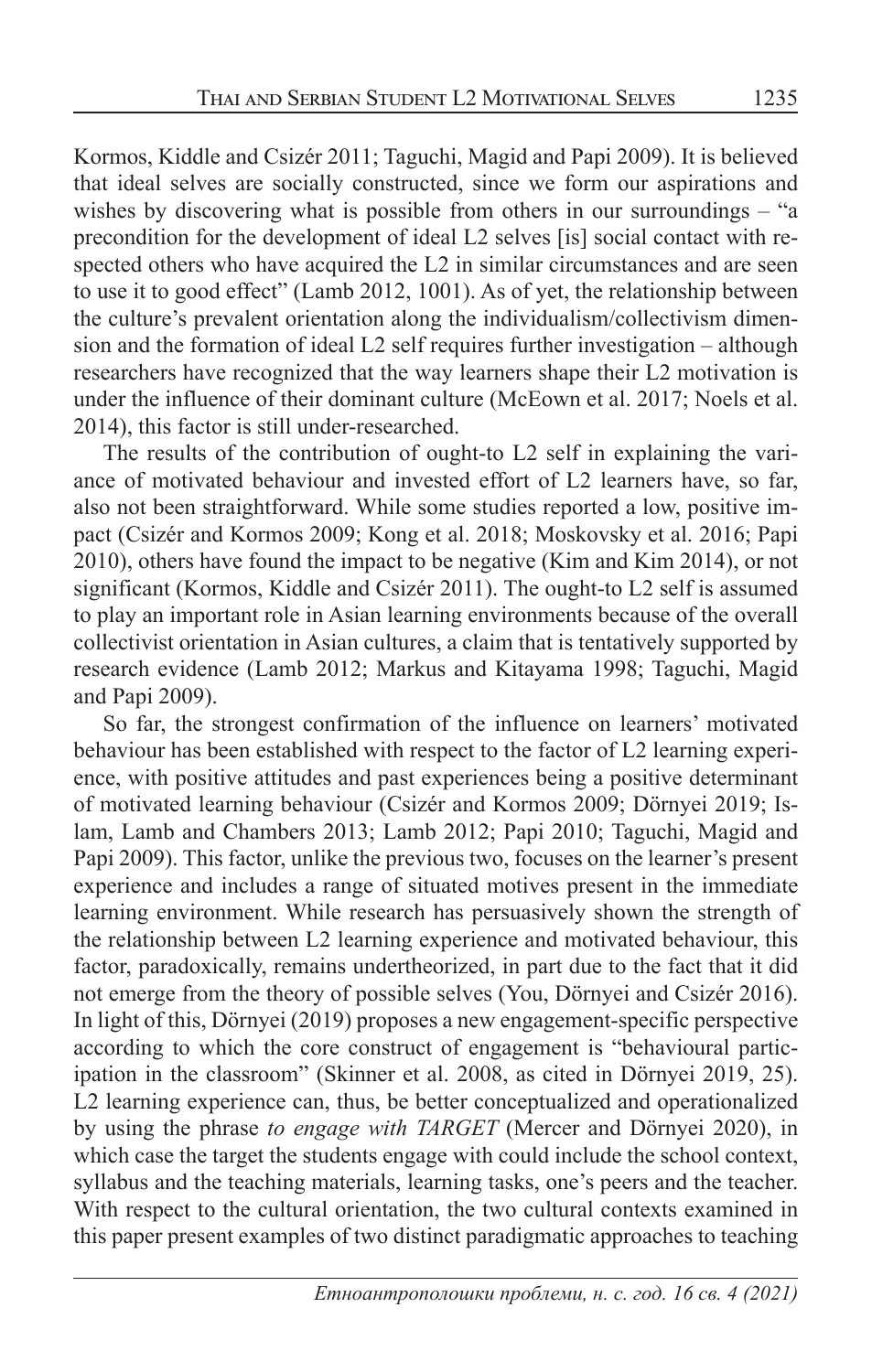L2 – the learner-centred approach is mandated by the Framework of the National Curriculum of the Republic of Serbia (Okvir nacionalnog kurikuluma Republike Srbije (ONKRS), 2015, 38) and applied in Serbian classrooms (Baïdak et al. 2017; Đerić, 2019; Janković 2017; Jokanović 2015; Maksimović 2016; Raičević and Vlajković Bojić 2017; Vidaković 2016;), whereas the teacher-centred approach appears to be dominant in Thai EFL classrooms (Chayakonvikom et al. 2016; Gorowara and Lynch 2019; Meissonier, Houze and Bessiere, 2013; Wilang and Sinwongsuwat 2012). The adopted approach to teaching L2 undoubtedly shapes the learning experiences of students, their attitudes and affective responses, which, in turn, influences their invested L2 learning effort (Csizér and Kormos 2009; Islam, Lamb and Chambers 2013; Lamb 2012). What remains to be answered is to what extent this factor has power to explain and predict the motivated behaviour relative to the dominant cultural orientation of the learner.

This paper reports on a quantitative exploratory study aimed at investigating Thai and Serbian students' motivation to learn the English language. Our goal is to analyse how students from two distinct cultural backgrounds and two different approaches to foreign language instruction, construct their motivational self-systems and how the elements that comprise their self-systems interact with each other. We are interested in ascertaining the answers to the following questions:

- 1. Do Serbian and Thai students differ in their motivation to learn the English language?
- 2. What are the interaction patterns and relative contributions of the elements of the L2 Motivational Self-System of Serbian and Thai students to their motivated learning behaviour?

# Method

## *Participants*

The participants were recruited from two state universities, one in Serbia (University of Novi Sad) and one in Thailand (Prince of Songkla University), among the humanities students who were not English majors and who took a course in English as a programme requirement. In total, 757 students at both universities completed a survey investigating various L2 motivational factors, following which they took an EFL placement test (Oxford University Press 2001). Of the initial cohort, the investigation proceeded with a total of 543 participants from both countries who were, based on the results of the test, placed on the A2 level of the Common European Framework of Reference. This step in the sampling procedure ensured that the sample was homogenous in terms of the participants' English language competence.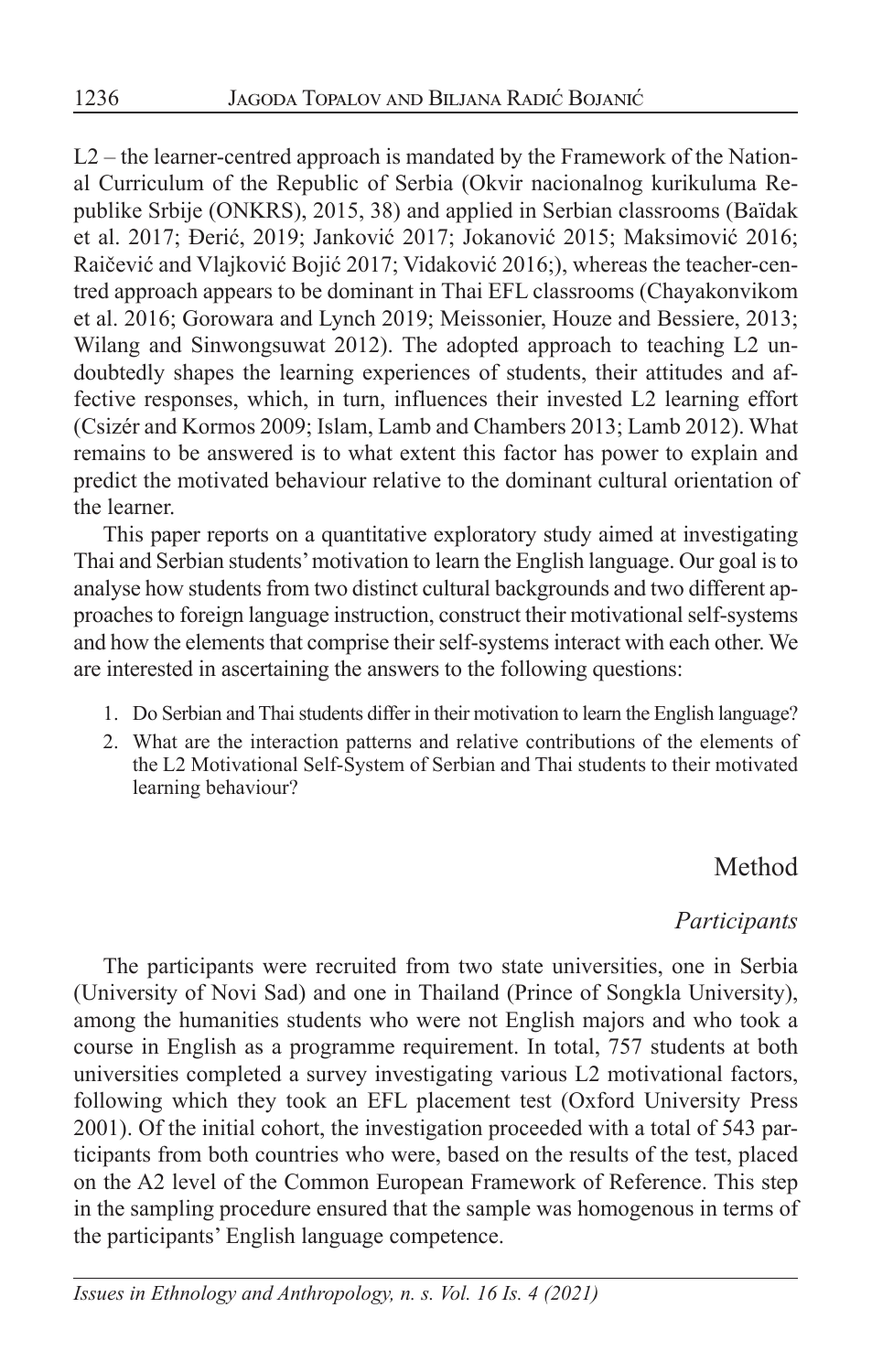In terms of the gender structure of the sample, 18.4% were male students and 81.6% female students, with the distribution corresponding to the total number of female and male students in the EFL courses at the two universities (see Table 1).

| raore 1. Senaer structure of the sumple |     |                       |     |  |
|-----------------------------------------|-----|-----------------------|-----|--|
| <b>GENDER</b>                           |     | Serbia Thailand TOTAL |     |  |
| Male                                    | 25  | 75                    | 100 |  |
| Female                                  | 81  | 362                   | 443 |  |
| Total                                   | 106 | 437                   | 543 |  |

Table 1. Gender structure of the sample

The gender structure of the Thai and Serbian samples was also internally controlled for appropriateness with an independent samples t-test. The results indicate that there is no statistically significant difference between the two subsamples. The average age of the participants was 20.21, with the average age of Thai students being 20.36 and Serbian students 19.58.

#### *Instrument*

The current study employed the same version of a questionnaire adapted for use in Thailand and Serbia.<sup>1</sup> The questionnaire consisted of two major parts: the first part comprised questions about the students' background information (age, gender, grade in the English language), whereas the second part consisted of items measuring the students' attitudes and motivation related to learning English. The motivational items in the second part were based on the questionnaire introduced in Taguchi, Magid and Papi's (2009) paper, more specifically on the sections of the questionnaire entitled Ideal L2 Self and Ought-to L2 Self. The statements focused on students' motivated learning behaviour were based on Islam, Lamb and Chambers (2013), on the section entitled Intended Learning Effort.

In total, eighteen items were factor analysed in order to confirm the validity of the instrument. The results of the analysis indicate that with respect to multicollinearity none of the values in the correlation matrix exceeded  $r = .533$ . Kaiser-Meyer-Olkin measure verified the sampling adequacy for the analysis with a satisfactory KMO = .865, whereas Bartlett's test of sphericity was statistically significant (*p*  <.001), indicating that correlation structure is adequate for factor analysis. Kaiser's criterion of eigenvalues greater than 1 yielded the following four-factor solution as the best fit for the data, accounting for 71.68% of the variance, with Cronbach's alpha as an indicator of reliability of each factor (see Graph 1):2

<sup>&</sup>lt;sup>1</sup> The full list of ítems is provided in the Appendix.

<sup>&</sup>lt;sup>2</sup> Complete questionnaire is available upon request.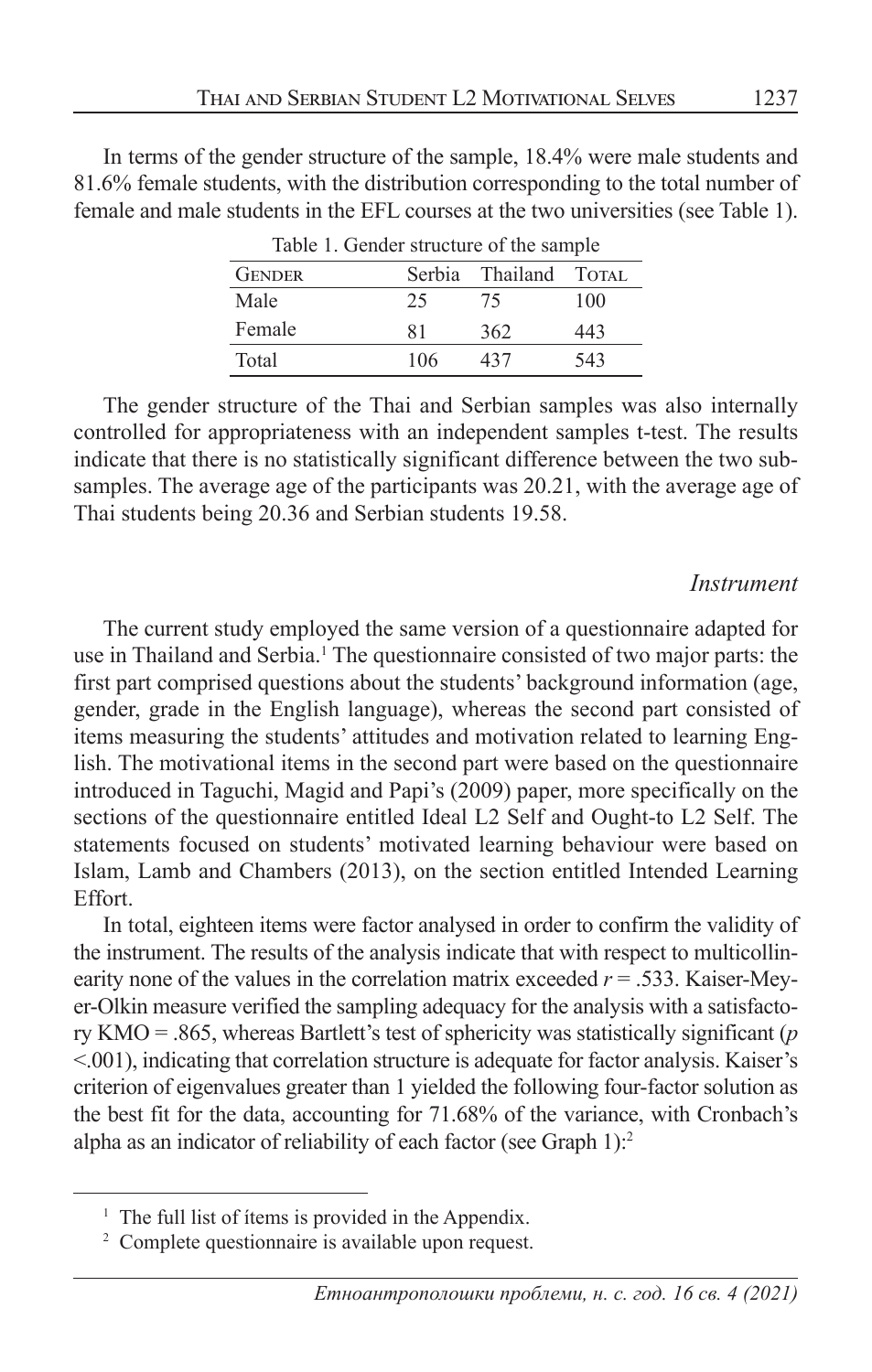- Factor 1 *L2 learning experience*, comprised of four items reported on a 5-point Likert scale with factor loadings from .639 to .736,  $\alpha$  = .711 (sample item 'I like my teacher's teaching style');
- Factor 2 *Ought-to L2 self*, comprised of four items reported on a 5-point Likert scale with factor loadings between .522 and .763,  $\alpha$  = .637 (sample item 'I want to learn English so that I don't disappoint my parents');
- Factor 3 *Ideal L2 self*, comprised of five items on a 5-point Likert scale with factor loadings from .535 to .712,  $\alpha$  = .753 (sample item 'I can imagine myself speaking English with foreigners');



#### Graph 1. PCA scree plot

The items were ranked on a 5-point Likert scale ranging from  $1 - 1$  completely disagree', to  $5 - 1$  completely agree'.

#### *Procedure*

The questionnaire was administered to students in regular English classes by the authors, with the collaboration of class teachers. The data were entered into SPPS 20. Descriptive statistics were used to calculate the motivational level of each motivational scale of the questionnaire. GLM ANOVA was used to identify the differences between the two subsamples, whereas, correlation and regression analyses were used to explore relationships between the scales for each of the subsamples.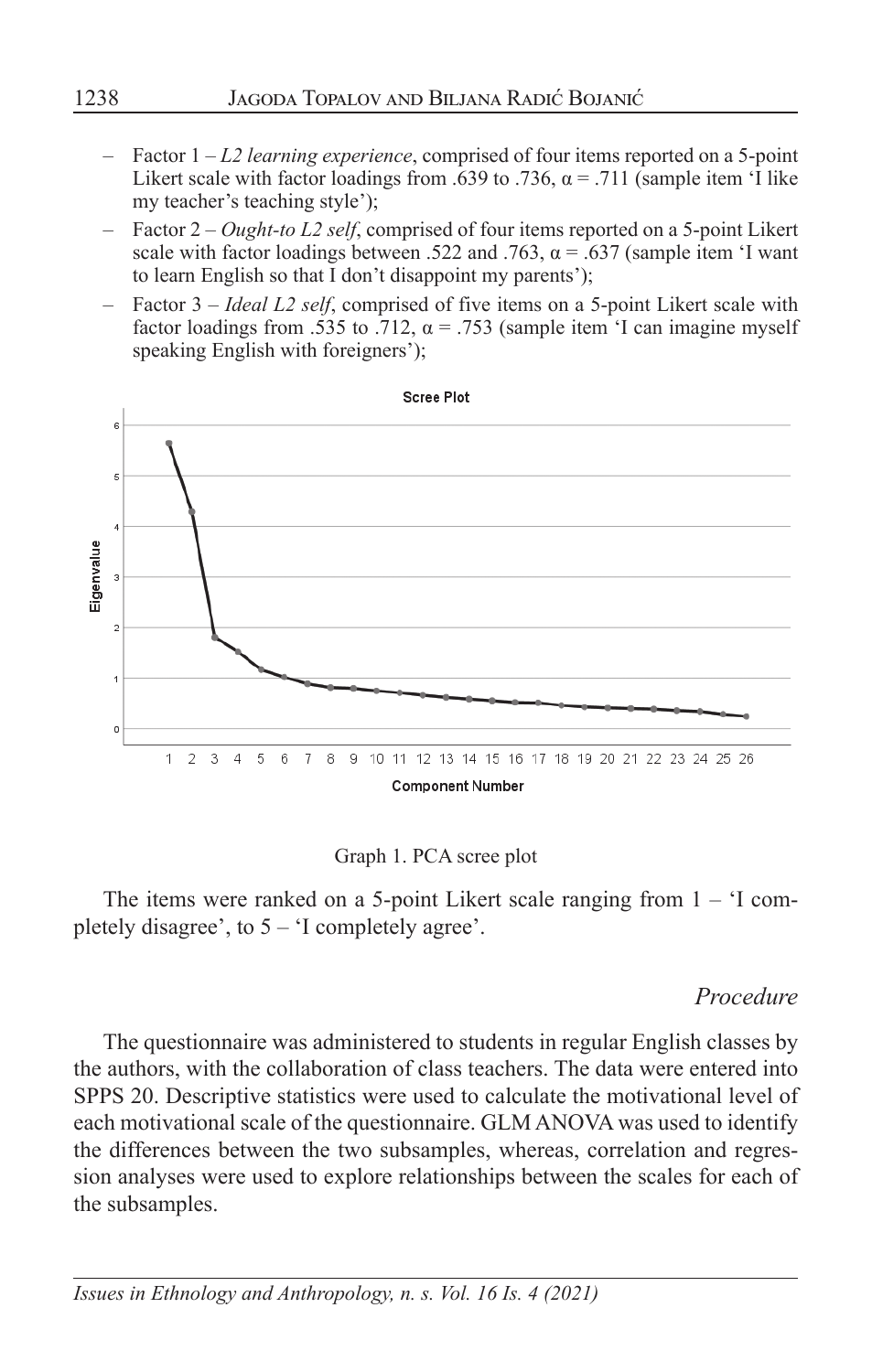## Results

Prior to conducting relevant statistical tests, normality of the data was inspected using indices of skewness and kurtosis. The inspection revealed that no values exceeded +/-2.0, which indicated a normal distribution of data. Furthermore, univariate and multivariate outliers were examined using Standardized Z-Test and Mahalanobis Distance test (Tabachnick and Fidell 2007). Based on the results, seven multivariate outliers were identified and removed (three from the Serbian subsample and four from the Thai subsample).

A comparison of mean scores on the different motivational and attitudinal scales for the Serbian and Thai subsamples is presented in Table 2. A general linear model (GLM) ANOVA was conducted in order to identify significant differences between the two subsamples.

| between Serbian and Thai subsamples |               |             |           |         |                |                                    |
|-------------------------------------|---------------|-------------|-----------|---------|----------------|------------------------------------|
| <b>SCALE</b>                        | <b>SAMPLE</b> | <b>MEAN</b> | <b>SD</b> | F       | $\overline{p}$ | <b>EFFECT SIZE</b><br>$(\eta_p^2)$ |
|                                     | Serbia        | 4.14        | .71       | .495    | .482           | .001                               |
| L <sub>2</sub> learning experience  | Thailand      | 4.10        | .54       |         |                |                                    |
|                                     | Serbia        | 2.92        | .93       | 118.771 | .000           | .180                               |
| Ought-to L2 self                    | Thailand      | 3.71        | .59       |         |                |                                    |
|                                     | Serbia        | 4.17        | .83       | .011    | .915           | .000                               |
| Ideal L <sub>2</sub> self           | Thailand      | 4.18        | .63       |         |                |                                    |
|                                     | Serbia        | 3.68        | .80       | .445    | .505           | .001                               |
| Motivated learning behaviour        | Thailand      | 3.73        | .61       |         |                |                                    |

Table 2. Between-groups ANOVA for differences between Serbian and Thai subsamples

For both groups, the highest mean scores were found with L2 learning experience and Ideal L2 self, whereas the lowest with the students' Ought-to L2 selves. Turning to differences between the subsamples, results indicate that students differed in their reported Ought-to L2 selves (F = 118.771, p = .001,  $\eta_p^2$  = .180), with a higher mean discovered among Thai students. Effect size, reported above as partial eta squared, is considered large (Cohen 1988).

## *Regression Analysis with Motivated Learning Behaviour as a Criterion Variable for the Serbian Subsample*

A stepwise regression was conducted to evaluate which of the predictor variables were necessary to predict motivated learning behaviour among the Serbian subsample. We decided to employ a stepwise regression, as we were inter-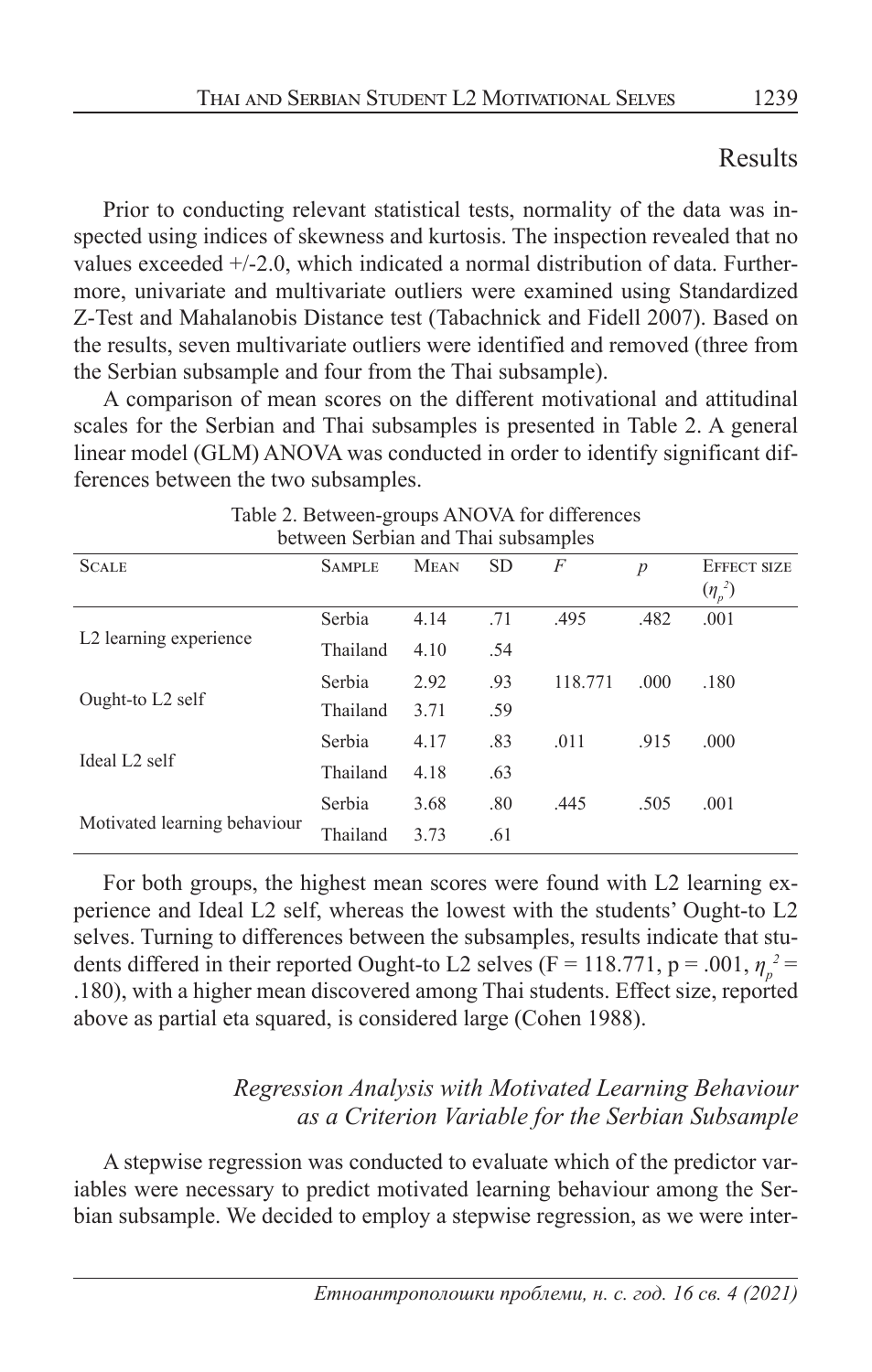ested in discovering which of the variables are significant predictors, whereas which do not contribute uniquely to the criterion variable. Preliminary testing of the assumptions for a stepwise regression revealed the data were normally distributed, with equal variances. With respect to multicollinearity, no correlations between independent variables were higher than  $r = .501$ . Table 3 reports on the descriptive statistics and correlation coefficients between the investigated variables for the Serbian subsample.

|                             | for Sefolan students            |                                       |                                 |                              |  |
|-----------------------------|---------------------------------|---------------------------------------|---------------------------------|------------------------------|--|
|                             |                                 | $\overline{2}$                        | 3                               | 4                            |  |
|                             | Motivated learning<br>behaviour | L <sub>2</sub> learning<br>experience | Ought-to<br>L <sub>2</sub> self | Ideal L <sub>2</sub><br>self |  |
| Mean                        | 3.68                            | 4.14                                  | 2.92                            | 4.18                         |  |
| <b>SD</b>                   | 0.80                            | 0.71                                  | 0.93                            | 0.83                         |  |
|                             |                                 |                                       |                                 |                              |  |
| $\mathcal{D}_{\mathcal{L}}$ | $.452**$                        |                                       |                                 |                              |  |
| 3                           | $.275***$                       | $.242**$                              |                                 |                              |  |
| 4                           | .479**                          | .473**                                | $.501**$                        |                              |  |

#### Table 3. Descriptive statistics and correlation coefficients for Serbian students

Positive correlations of medium or low-to-medium strength were discovered between all of the investigated motivational scales.

Table 4 summarizes the coefficients of the conducted stepwise regression for the Serbian subsample.

| <b>MODEL</b>                                         | h     | SE b | B                   |
|------------------------------------------------------|-------|------|---------------------|
| (Constant)                                           | 1.749 | .354 |                     |
| Ideal L <sub>2</sub> self                            | .462  | .083 | $.477$ <sup>*</sup> |
| (Constant)                                           | .949  | .427 |                     |
| Ideal L <sub>2</sub> self                            | .329  | .091 | $.341***$           |
| L2 learning experience                               | .327  | .105 | $.291***$           |
| المحامد المتحامين المستحقق المتحدث المساحية والمتحدث |       |      | ---                 |

Table 4. Regression coefficients for Serbian students

 $R^2 = .28$ : for Step 1  $R^2 \Delta = .22$ , for Step 2  $R^2 \Delta = .6$ .  $p < .05$ ,  $p < .01$ ,  $p < .001$ 

At step 1 of the analysis Ideal L2 self-entered into the regression equation and was significantly related to Motivated learning behaviour  $-F(1, 104) = 30.914$ , *p* <.001. The multiple correlation coefficient was .22, indicating approximately 22.9% of the variance of Motivated learning behaviour among Serbian students could be accounted for by their Ideal L2 self. L2 learning experience entered into the equation at step 2 of the analysis as a factor that is also significantly related to Motivated learning behaviour –  $F(2, 103) = 21.533$ ,  $p \le 0.001$ . The multiple correlation coefficient was .28, which indicates that Ideal L2 self and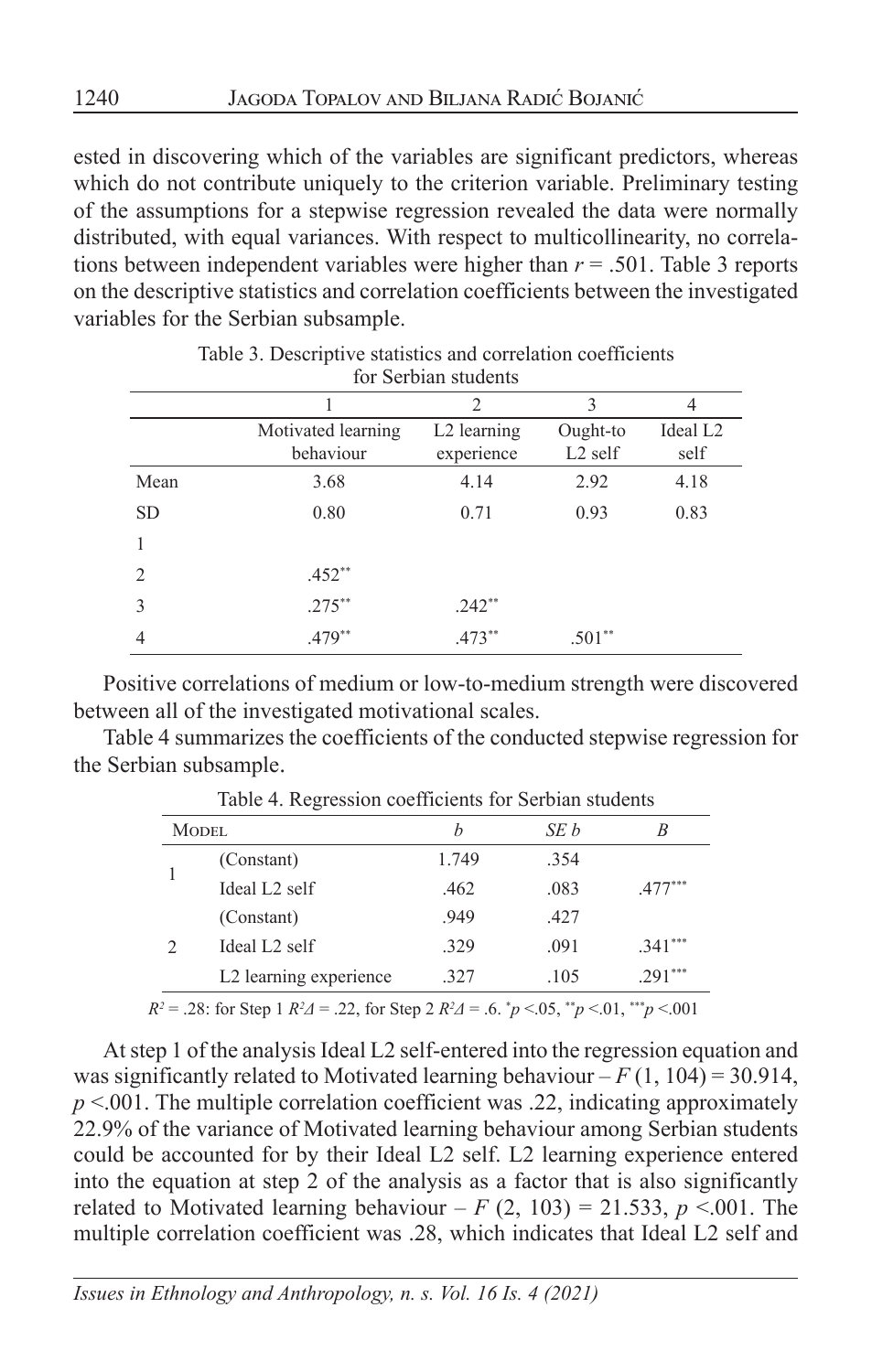L2 learning experience together account for approximately 28.7% variance of Motivated learning behaviour among Serbian students. The variable that did not enter into the equation was Ought-to L2 self at step 3 ( $t = .468$ ,  $p > .05$ ). Thus, the regression equation for predicting Motivated learning behaviour among the Serbian subsample can be represented as: Motivated learning behaviour = .949  $+$  (.329) \* Ideal L2 self  $+$  (.327) \* L2 learning experience.

## *Regression Analysis with Motivated Learning Behaviour as a Criterion Variable for the Thai Subsample*

Table 5 shows the results of the descriptive and correlational analyses of the motivational factors for the Thai subsample. Preliminary testing of the assumptions revealed the data were normally distributed, with equal variances and that no correlations between dependent variables were higher than *r* = .530.

|               |                                 | $\overline{2}$                        | 3                     | 4                         |
|---------------|---------------------------------|---------------------------------------|-----------------------|---------------------------|
|               | Motivated learning<br>behaviour | L <sub>2</sub> learning<br>experience | Ought-to<br>$L2$ self | Ideal L <sub>2</sub> self |
| Mean          | 3.73                            | 4.1                                   | 3.71                  | 4.18                      |
| <b>SD</b>     | 0.61                            | 0.54                                  | 0.59                  | 0.62                      |
|               |                                 |                                       |                       |                           |
| $\mathcal{D}$ | $.528***$                       |                                       |                       |                           |
| $\mathcal{E}$ | $.530***$                       | $.375***$                             |                       |                           |
| 4             | $.427***$                       | $.480***$                             | .527                  |                           |

Table 5. Descriptive statistics and correlation coefficients for Thai students

The initial analysis revealed that all motivational factors are in positive correlations of moderate strength, with the only weak correlation discovered between L2 learning experience and Ought-to L2 self.

The results of the conducted stepwise regression for the Thai subsample are given in Table 6.

Table 6: Regression coefficients for Thai students

| <b>MODEL</b>              |              | SE b |           |
|---------------------------|--------------|------|-----------|
| (Constant)                | 1.700        | .157 |           |
| Ought-to L2 self          | .546         | .042 | $.530***$ |
| (Constant)                | .480         | .191 |           |
| Ought-to L2 self          | .399<br>.041 |      | $.387***$ |
| L2 learning<br>experience | .431         | .045 | $.383*$   |

 $R^2 = .40$ : for Step 1  $R^2 \Delta = .28$ , for Step 2  $R^2 \Delta = .12$ .  $^*p < .05$ ,  $^*p < .01$ ,  $^{***}p < .001$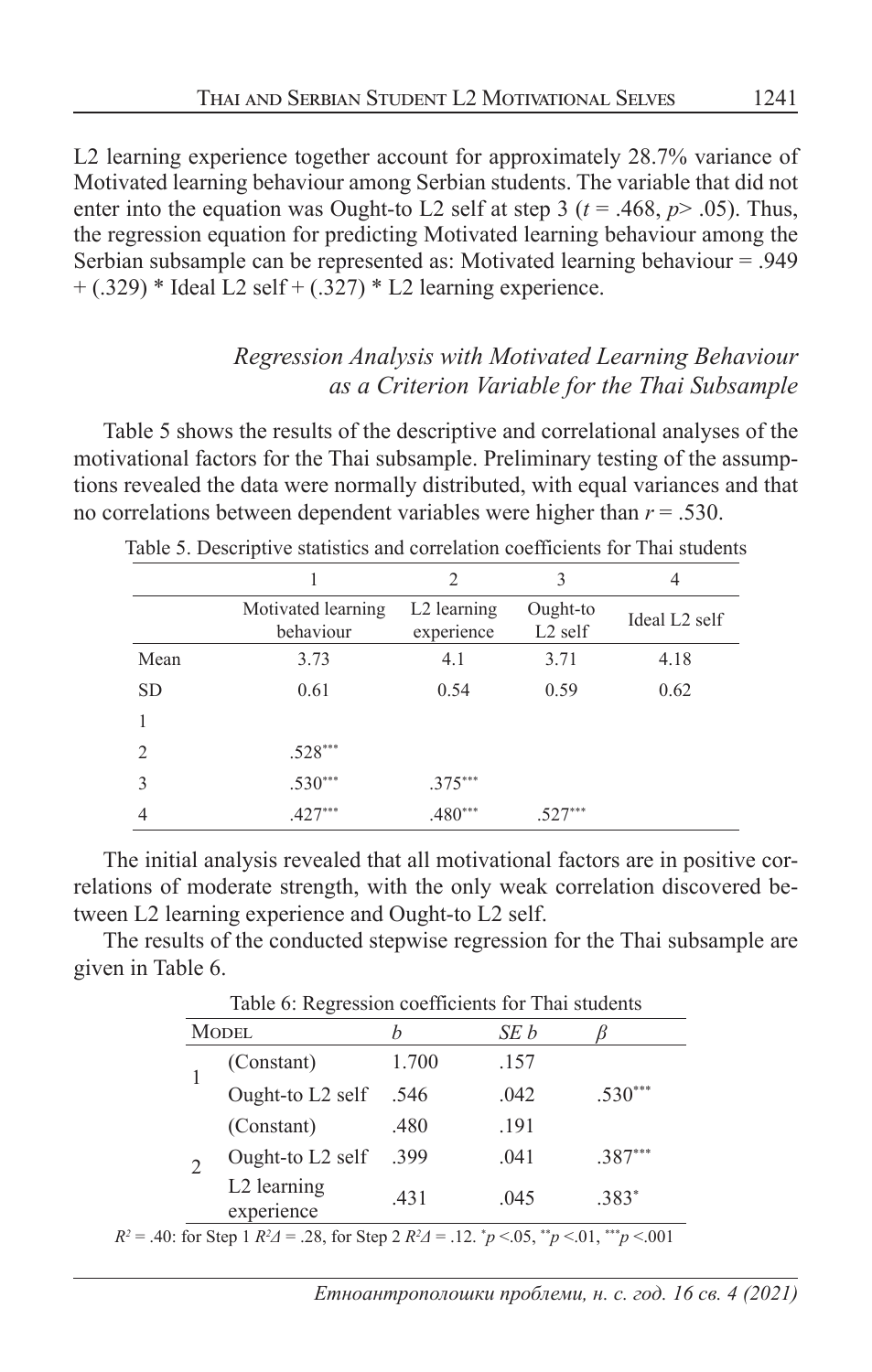Ought-to L2 self-entered the stepwise regression at step 1, accounting for 28.1% of variance in the Motivated learning behaviour among Thai students  $(F (1, 434) = 169.914, p < .001)$ . At step 2 L2 learning experience entered into the equation as a factor that is also significantly related to Motivated learning behaviour  $(F (2, 433) = 148.717, p < 0.001)$ . The multiple correlation coefficient was .40, which indicates that Ought-to L2 self and L2 learning experience together account for approximately 40.7% variance of Motivated learning behaviour among Thai students. The variable that did not enter into the equation was Ideal L2 self at step 3 ( $t = 1.496$ ,  $p > .05$ ). The final predictive model for the Thai subsample was: Motivated learning behaviour = .480 + .399 (Ought-to L2 self) + .431 (L2 learning experience) + .068 (Perceived obstacles).

#### Discussion

In examining the prevalence of motivational factors in the self-systems of our participants, it is apparent that, overall, the students from both subsamples have positive L2 learning experiences and developed ideal L2 selves. High overall means for the factor of L2 learning experience signal that the relative approaches to teaching L2 are well-received by the students. Their expectations of what the structure of tasks, goals, rewards in an L2 classroom should look like are met, further promoting the established L2 teaching approach. The differences between Thai and Serbian students were discovered with respect to their ought-to L2 selves, which were statistically higher for the Thai subsample. As far as the ought-to self is concerned, this falls in line with the collectivistic culture patterns of Thailand, which has been supported by several research studies (e.g., Lamb, 2012; Markus and Kitayama 1998; Taguchi, Magid and Papi 2009). In other words, the collectivistic pattern exerts a powerful influence over students' conceptualization of their future selves, which stems from societal models of behaviour and external pressures coming from the family and the society in general. The factor of ideal L2 self is high in both subsamples. Regardless of the culture this indicates that the participants are young adults who take responsibility for their choices and who can easily imagine themselves as future English users. Since English is an elective course, not a compulsory one, the choice to take English, together with high scores on ideal L2 self, signals the students' wish to approach the idea of a native English speaker, but, for Thai students the societal pressure overrides this ideal. The results further show that both subsamples show moderate level of preparedness to invest effort into learning English. This finding is not unlike the results of Islam et al. (2013) and Lamb (2012), who also noted moderate intended effort among university students.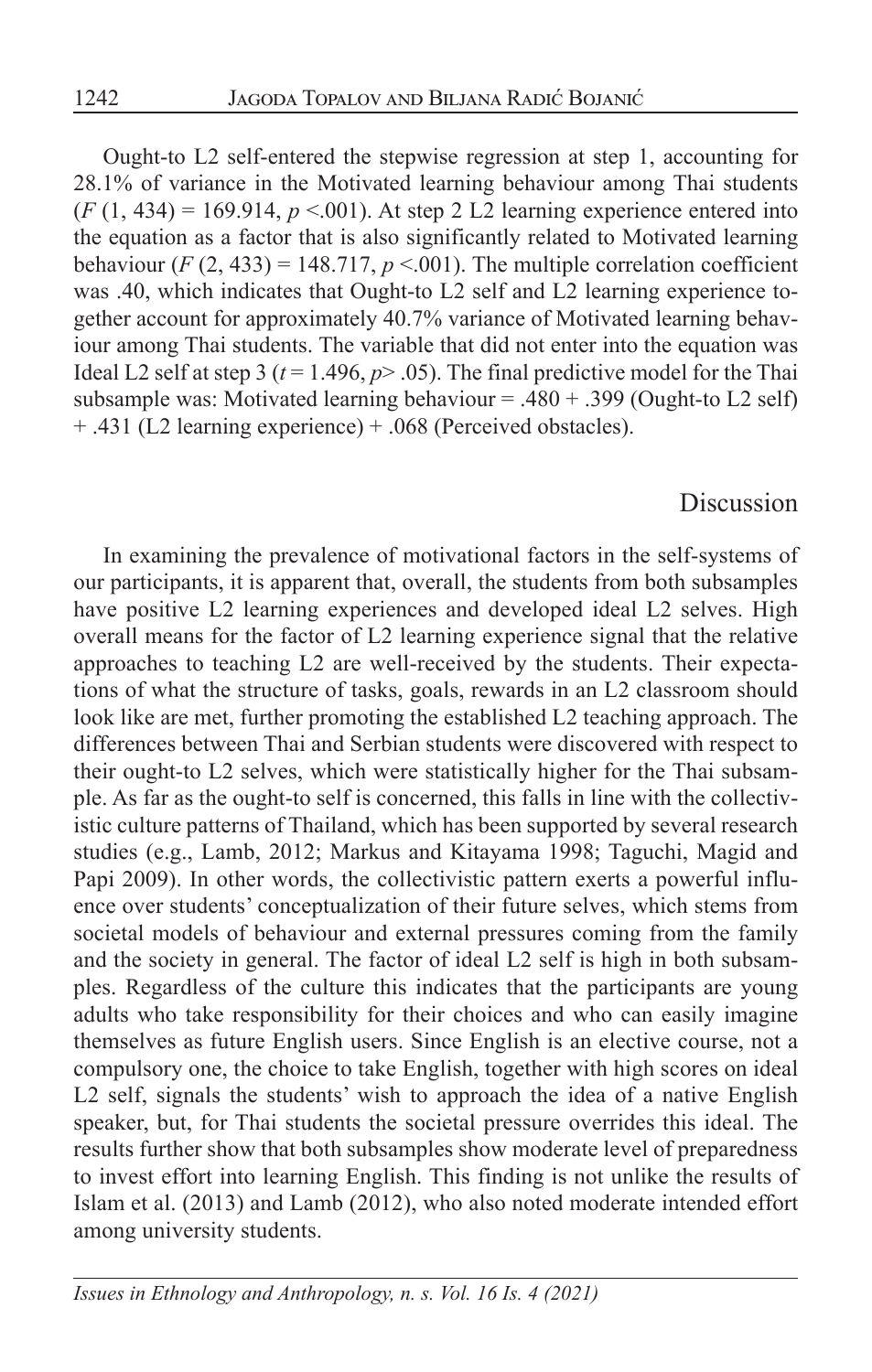With the Serbian subsample all of the motivational factors are in medium or low-to-medium correlation. Motivated learning behaviour is accounted for by ideal L2 self and L2 learning experience, with the former accounting for a greater percentage of variation in the model. Ought-to L2 self had no power in explaining the students' motivation to learn English. The strength of the factor of ideal self in explaining the motivation to learn English in contrast with ought-to self is in line with Csizér and Kormos (2009), Kormos, Kiddle and Csizér (2011), and Taguchi, Magid and Papi (2009). The relative contribution of the factor of L2 learning experience was lower than that of ideal self, which is somewhat different from previous studies, although the factor has been identified as significant in the students' overall motivated behaviour. Although Serbia is at the borderline between the individualistic and collectivistic culture pattern (Lazić 2004), these results indicate that younger generations, unlike Thai students, are less attuned to societal pressure, which shapes their ought-to L2 self. Turning to the factor of L2 learning experience, it has been found to influence Serbian students' motivated learning behaviour, which falls in line with Topalov, Radić-Bojanić and Bruner (2016) who found that "Serbian students have more favourable attitudes towards collaborative tasks and participate in them more often, [while] Thai students maintain a teacher-centred approach and express reluctance towards collaboration in foreign language learning" (459– 460). Caution is, however, necessary in interpreting these results, particularly with respect to ought-to L2 self. The ambiguity identified in previous research concerning the relationship between ought-to L2 self and learners' motivated behaviour (some studies found a negligible connection (e.g., Islam et al., 2013, Taguchi, Magid and Papi 2009), while other studies (e.g., Csizér and Kormos 2009; Kormos, Kiddle and Csizér 2011) found no relationship) may be due to the way this construct is identified and operationalized. A reenvisioning of this motivational dimension, perhaps along the lines suggested by Teimouri (2017), may provide a clearer picture of learners' L2 motivation.

L2 learning experience is the strongest predictor of motivated behaviour for Thai students, which accords with Csizér and Kormos (2009), Kormos, Kiddle and Csizér (2011), Papi (2010), and You and Dörnyei (2016). Ought-to L2 self further accounts for Thai students' motivated behaviour and it is the combination of these two factors that explains roughly 40% in its variation. Previous studies have also found the factor of ought-to L2 self to be a significant contributor to the variation in learners' motivated behaviour in Asian contexts (e.g., Taguchi, Magid and Papi (2009) compared Iran, China and Japan, while Islam et al. (2013) investigated the Pakistani context), supporting the view that this component, as Islam and associates point out (Islam et al. 2013), may be more relevant in Asian than in western contexts due to the principles of collectivism. Ideal L2 self was high among the Thai students, however, its contribution to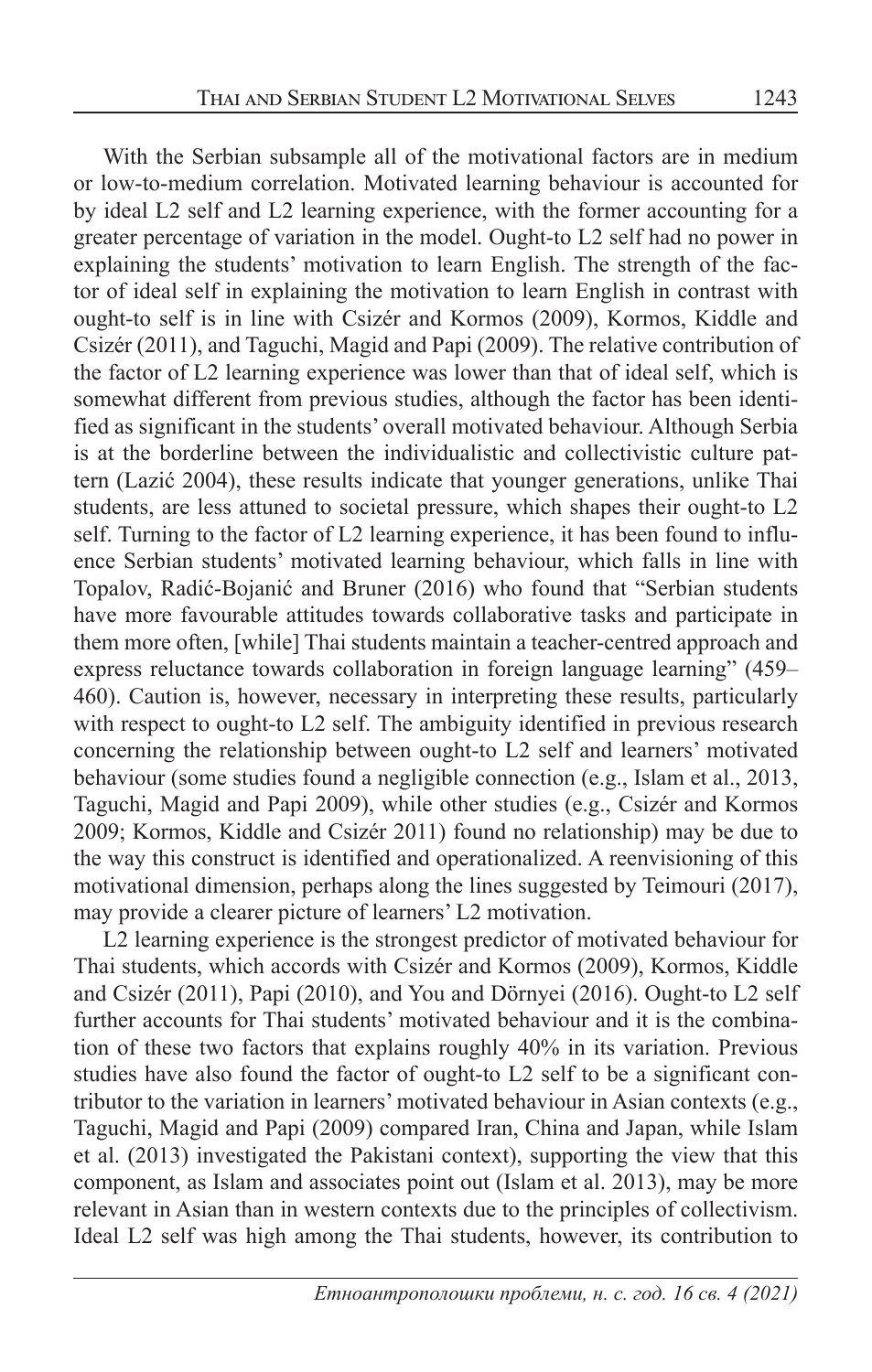the overall model was not significant. We believe that this is, again, due to the powerful influence of collectivism, whereby classroom climate possibly perpetuates its principles and the interaction between the teacher and students and among students themselves fosters face-saving strategies of avoidance and compromise. As Rojjanaprapayon, Chiemprapha, and Kanchanakul (2004) found, Thai culture is characterized by specific communication strategies in cases of face-threating situations, which implies that rather "than seeing peer feedback as an opportunity to develop their language skills, the students seem to identify this form of collaboration with an act of criticizing their colleagues and pointing out their mistakes, and, in turn, feel discomfort during these tasks" (Topalov, Radić-Bojanić and Bruner 2016, 458). In a similar Asian context, Lamb (2012) found that Indonesian students also had highly developed ideal L2 selves permeated with influential social motives which were powerful enough to motivate learners to learn English for the sake of their wider community. The idea put forth by Islam et al. (2013) that "we might expect to find National Interest acting as a stronger motive for English learning in Eastern cultures than Western" (10) is echoed in the Basic Education Core Curriculum from 2008 which emphasizes the need that "each Thai citizen will become a law abiding individual, physically healthy, capable of critical thinking, knowledgeable, and highly moral" (Wilang and Sinwongsuwat 2012, 249).

Another possible interpretation of the relative power of ideal L2 self in the reported motivated behaviour of Serbian students and the ought-to L2 self in the motivated behaviour of Thai students may be found in the context sensitive nature of future self-guides, as proposed by Oyserman, Destin and Novin (2015). According to these authors, whether the students perceive the educational context, or in this case the context of learning English in a university environment, as success-likely or failure-likely exerts a strong influence on their future self-images. Ideal self-images are more motivating in an environment that people perceive as success-likely, whereas in contexts where they feel more likely to fail, ought-to self-guides are more motivationally powerful. Keeping in mind the different rankings on the English Proficiency Surveys (EF EPI 2012; 2020), it is possible that Serbian students expect to become successful users of English, while Thai students do not share this expectation.

On the basis of all the presented results we can conclude that, overall, the reported motivated learning behaviour of both subsamples is at a moderate level, but the differences lie in different ways of constructing motivational self-systems. For Thai students, the most powerful factors include the learning experience and ought-to L2 self, whereas for Serbian students it is their ideal L2 self together with the learning experience that shapes their motivated behaviour. This lends credence to the assertions put forth by McEown et al. (2017) and Noels et al. (2014) about the influence of the relative cultural orientation on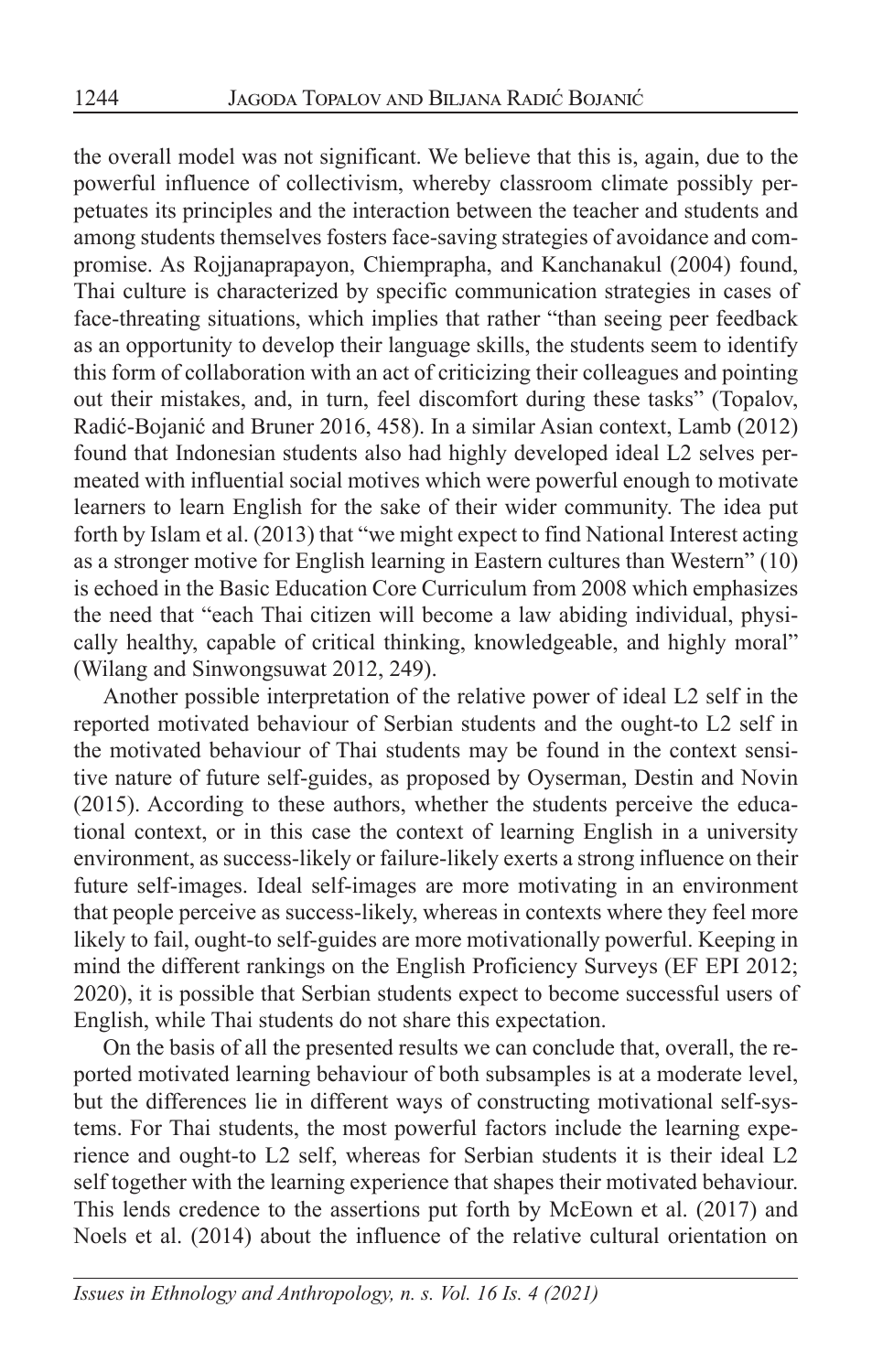students' L2 learning behaviour and intended effort. Namely, in a Thai culture, which observes collectivistic principles (Hofstede 2001; McEown et al. 2017; Morakul and Frederik 2001), ought-to L2 self-exerts a strong influence on their L2 motivation, while in Serbia, which is generally considered to be at a crossroads between collectivism and individualism (Lazić 2003), this research points to stronger individualism among students. Learning experience is also a salient factor in both subsamples, but for two educational contexts the forces at the root of educational systems are fundamentally different. In Serbia, previous research has shown the dominance of a student-centred approach (Baïdak et al. 2017; Jokanović 2015; Radić-Bojanić, Topalov and Sinwongsuwat 2015; Raičević and Vlajković Bojić 2017), while Thailand, despite the 2008 Reform which favours and promotes a student-centred approach, remains teacher-centred (Chayakonvikom et al. 2016; Meissonier, Houze and Bessiere, 2013; Wilang and Sinwongsuwat 2012), which we believe is due to the collectivist cultural pattern which overpowers attempts to reform the educational system and make classroom work more interactive and egalitarian.

### Conclusion

The aim of this research was to investigate the motivational L2 self-systems of students from Serbia and Thailand. Through a quantitative exploratory study we established that students from Serbia construct their motivational self-systems on the basis of their ideal L2 selves, which means that their conceptualization of their future self relies on internally established incentives and imagery, while Thai students shape their motivational self-system on the basis of the ought-to L2 self, indicating focus on prevention and regulation of potential negative outcomes, both stemming from external, societal incentives. However, in both contexts we have also established that learning experience plays a major role in shaping the students' motivational behaviour, but for these two countries it is fundamentally different. On the one hand, in Serbia learning experience is guided by individualist principles and the communicative approach to language teaching (Đerić 2019; Janković 2017; Jokanović 2015; Maksimović 2016; Vidaković 2016; Radić-Bojanić 2020), which encourages individual work, pair and group work, a lot of interaction and feedback, all of which afford students plenty of opportunities to practice the foreign language. On the other hand, the Thai learning experience rests on a teacher-centred approach (Chayakonvikom et al. 2016; Gorowara and Lynch 2019; Meissonier, Houze and Bessiere, 2013; Wilang and Sinwongsuwat 2012), which promotes the one-to-many communicational pattern that is not conducive to practicing communication in the foreign language. The direct consequence of this is the stark difference in the ranking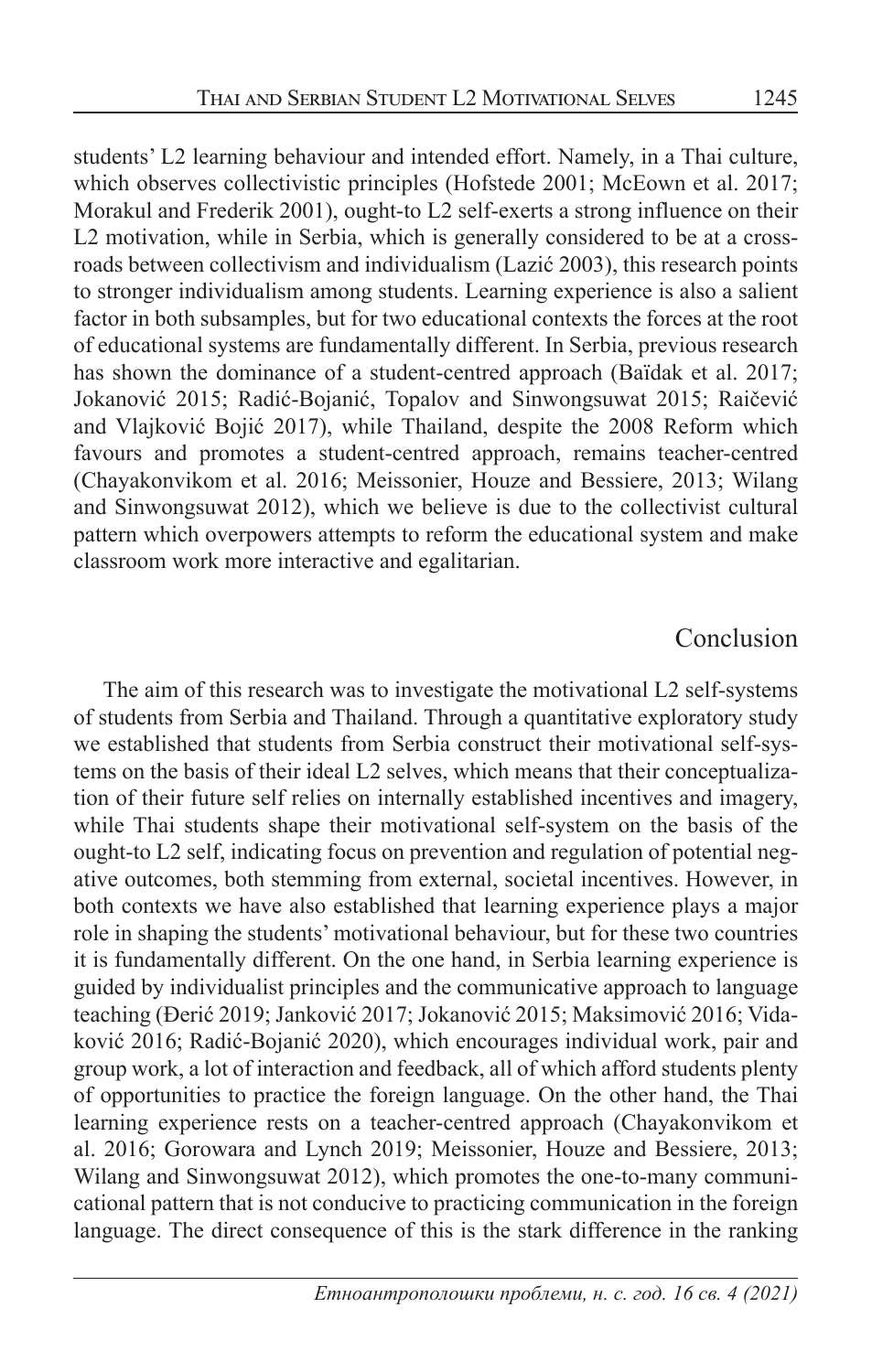of Serbia and Thailand on the English Proficiency Survey, where the former occupies the  $15<sup>th</sup>$  place in the high proficiency band and the latter  $89<sup>th</sup>$  in the low proficiency band.

In light of the general conclusions put forth, it is also necessary to consider the limitations of this research, which mainly concern the adopted research design. Our investigation was cross-sectional, providing insights into students' motivational factors at a single moment in time when the data were collected, which is why we believe a longitudinal study, along with participants' narratives of their experiences, may offer a more comprehensive picture. Also, the convenient sampling procedure resulted in unbalanced samples, which may have skewed the results. This was, hopefully, mitigated by the careful consideration of the statistical methods used in analysis.

#### **References**

- Baïdak, Nathalie, Akvile Motiejunaite and Marie-Pascale Balcon. 2017. *Key Data on Teaching Languages at School in Europe. Eurydice Brief*. Brussels: European Commission.
- Bonk, Curtis Jay, and Kira S. King. 1998. "Searching for Learner-Centered, Constructivist, and Sociocultural Components of Collaborative Educational Learning Tools". In *Electronic Collaborators: Learner–Centered Technologies for Literacy, Apprenticeship, and Discourse*, edited by Curtis Jay Bonk and Kira S. King, 25–50. Mahwah, NJ: Lawrence Erlbaum Associates. https://doi.org/10.4324/9780203053805.
- Brewer, Paul, and Sunil Venaik. 2011. "Individualism-Collectivism in Hofstede and GLOBE". *Journal of International Business Studies* 1(10): 436–445. https://doi. org/10.1057/jibs.2010.62.
- Brown, David. 2014. "Agency and Motivation to Achieve Language-Learning Objectives among Learners in an Academic Environment in France". *Journal of Applied Language Studies* 8 (1): 101–126.
- Bruner, David, Kemtong Sinwongsuwat and Yaruingam Shimray. 2014. "Thai-Serbian A2 University EFL Learners' Perspectives on Learning and Teaching Oral English Communication Skills". In *The 34th Thailand TESOL International Conference Proceedings 2014*, edited by Pramarn Subphadoongchone, 13–34. Chiang Mai: TE-SOL Thailand.
- Bruner, David, Kemtong Sinwongsuwat and Biljana Radić-Bojanić. 2015. "EFL Oral Communication Teaching Practices: A Close Look at University Teachers and A2 Students' Perspectives in Thailand and a Critical Eye From Serbia". *English Language Teaching* 8 (1): 11–20. https://doi.org/10.5539/elt.v8n1p11.
- Byrne, Michael. 2010. "Strong English Language Skills Essential to Capitalize on Increasing Foreign Investment in Thailand". http://english-click.com/strong-english-language-skills-essential– to-capitalize-on-increasing-foreign-investment-in-thailand/ Accessed on 16 December 2020.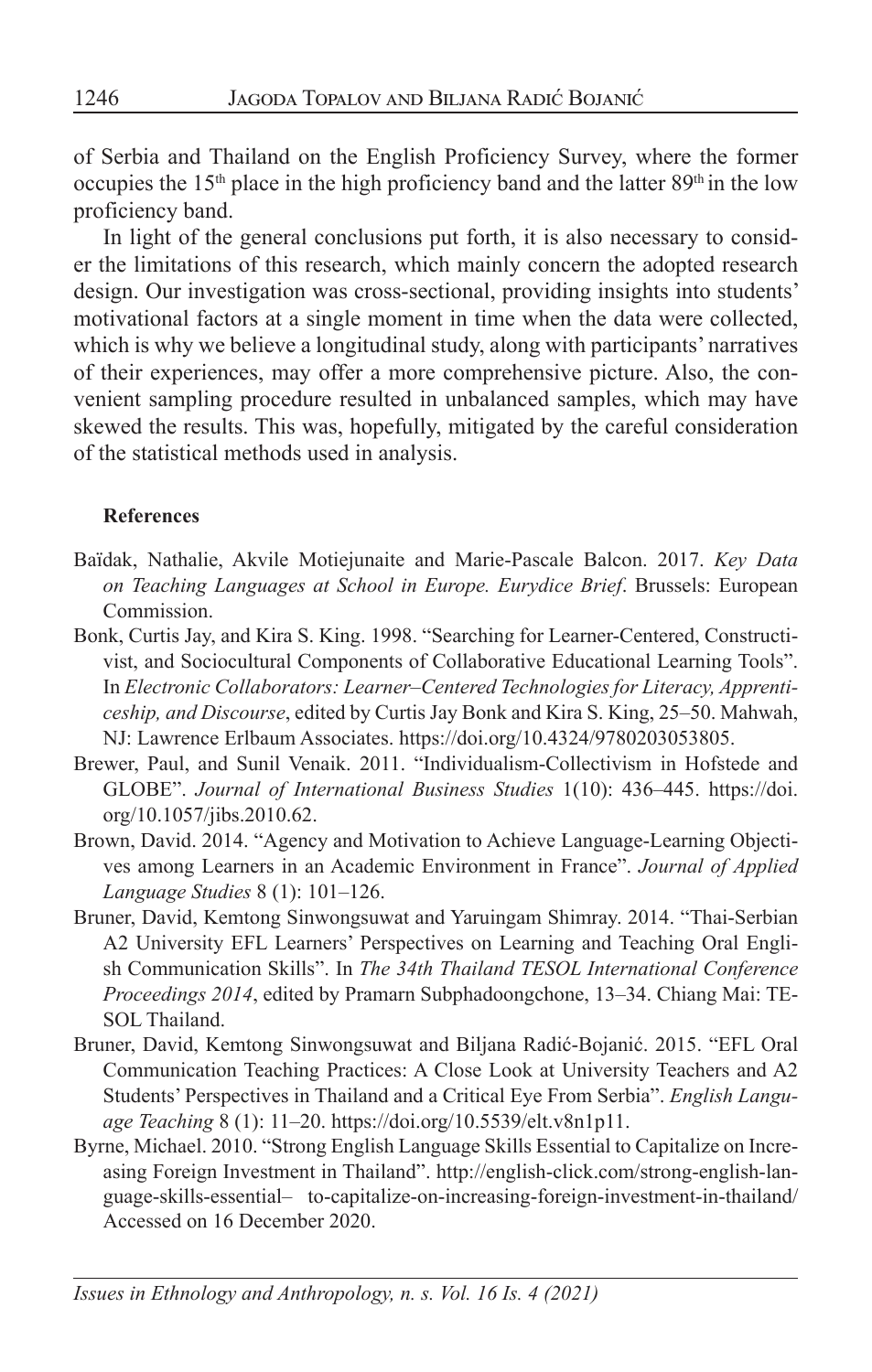- Chayakonvikom, Monta, Parin Fuangvut and Stephen Cannell. 2016. "Exploring Education Culture by Employing Hofstede's Cultural Dimensions to Evaluate the Effectiveness of the Current ERP Training Approach in Thailand". *Journal of Education and Training Studies* 4 (10): 79–89. https://doi.org/10.11114/jets.v4i10.1775.
- Csizér, Kata. 2017. "Motivation in the L2 Classroom". In *The Routledge Handbook of Instructed Second Language Acquisition*, edited by Shawne Loewen and Masatoshi Sato, 418–432. New York: Routledge. https://doi.org/10.4324/9781315676968.
- Csizér, Kata and Judit Kormos. 2009. "Learning Experiences, Selves and Motivated Learning Behaviour: A Comparative Analysis of Structural Models for Hungarian Secondary and University Learners of English". In *Motivation, Language Identity and the L2 Self*, edited by Zoltan Dörnyei and Emma Ushioda, 98–119. Bristol: Multilingual Matters. https://doi.org/ 10.21832/9781847691293–006.
- Cohen, Jacob. 1988. *Statistical Power Analysis for the Behavioral Sciences* (2nd ed.). Mahwah, NJ: Lawrence Erlbaum.
- Council of Europe. 2001. *Common European Framework of Reference for Languages: Learning, Teaching, Assessment*. Cambridge: Cambridge University Press.
- Dabić, Tijana. 2013. "Analiza ciljne situacije u okviru veštine pisanja u nastavi engleskog jezika na departmanima informacionih tehnologija u Srbiji [Target Situation Analysis in The Scope of Writing Skill in ELT at IT Departments in Serbia]". *Metodički vidici* 4: 163–182. https://doi.org/10.19090/mv.2013.4.163–182.
- Dörnyei, Zoltan. 2005. *The Psychology of Language Learner: Individual Differences in Second Language Acquisition*. Mahwah, NJ: Lawrence Erlbaum. https://doi. org/10.4324/9781410613349.
- Dörnyei, Zoltan. 2009a. *The Psychology of Second Language Acquisition*. Oxford: Oxford University Press. https://doi.org/10.4000/asp.1805.
- Dörnyei, Zoltan. 2009b. "The L2 Motivational Self System". In *Motivation, Language Identity and the L2 Self*, edited by Zoltan Dörnyei and Emma Ushioda, 9–42. Bristol: Multilingual Matters. https://doi.org/10.21832/9781847691293.
- Dörnyei, Zoltan. 2019. "Towards a Better Understanding of the L2 Learning Experience, the Cinderella of the L2 Motivational Self System". *Studies in Second Language Learning and Teaching* 9 (1): 19–30. https://doi.org/10.14746/ssllt.2019.9.1.2.
- Dörnyei, Zoltan and Letty Chan. 2013. "Motivation and Vision: An Analysis of Future L2 Self Images, Sensory Styles, and Imagery Capacity across Two Target Languages". *Language Learning* 63 (3): 437–462. https://doi.org/10.1111/lang.12005.
- Dörnyei, Zoltan, Peter D. MacIntyre and Alastair Henry. 2014. *Motivational Dynamics in Language Learning*. Bristol: Multilingual Matters.
- Dörnyei, Zoltan and Emma Ushioda. 2013. *Teaching and Researching: Motivation*. London: Pearson Education Limited. https://doi.org/10.4324/9781315833750.
- Duckworth, Eleanor. 2009. "Helping Students Get to Where Ideas can Find Them". *The New Educator* 5 (3): 185–188. https://doi.org/10.1080/1547688X.2009.10399573.
- Đerić, Miloš. 2019. "Doprinos CLIL-a savremenim tokovima nastave stranog jezika". *Philologia* 17 (1): 23–38. https://doi.org/10.18485/philologia.2019.17.17.3.
- EF EPI. 2012. *EF English Proficiency Index*. Miami: Education First. https://www.ef. com/ /~/media/efcom/epi/2012/full\_reports/ef-epi-2012-report-master-lr-2 Accessed on 16 December 2020.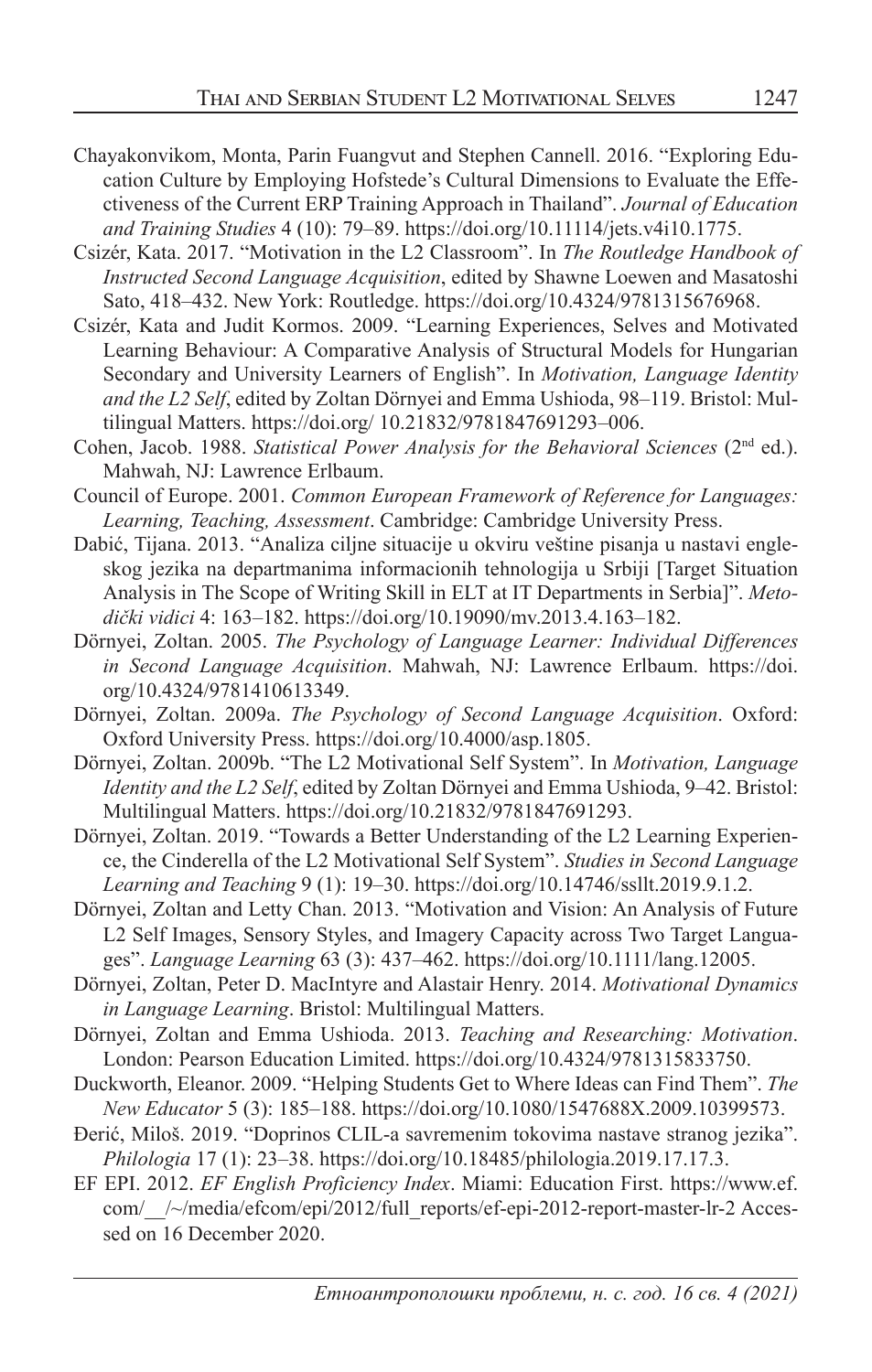- EF EPI. 2020. *EF English Proficiency Index*. Miami: Education First. https://www.ef. com/assetscdn/WIBIwq6RdJvcD9bc8RMd/legacy/\_\_/~/media/centralefcom/epi/ downloads/full-reports/v10/ef-epi-2020-english.pdf Accessed on 16 December 2020.
- Emaliana, Ive. 2017. "Teacher-centered or Student-Centered Learning Approach to Promote Learning?". *Journal Sosial Humaniora* 10(2): 59–70. https://doi. org/10.12962/j24433527.v10i2.2161.
- Gorowara, Shriya and Richard Lynch. 2019. "A Comparative Study of Grade 6 Science Students' Academic Achievement under Teacher-Centered Learning Method and Inquiry-Based Learning Method at Panchasap School, Bangkok, Thailand". *Scholar: Human Sciences* 11 (2): 153–153.
- Higgins, E. Tory. 1987. "Self-discrepancy: A Theory Relating Self and Affect". *Psychological Review* 94: 319–340.
- Hofstede, Geert. 1980. *Culture's Consequences: International Differences in Work-related Values*. Beverley Hills, CA: Sage.
- Hofstede, Geert. 2001. "Culture's Recent Consequences: Using Dimension Scores in Theory and Research". *International Journal of Cross Cultural Management* 1 (1): 11–17. https://doi.org/10.1177/147059580111002.
- Hofstede, Geert. 2011. "Dimensionalizing Cultures: The Hofstede Model in Context". *Online Readings in Psychology and Culture* 2 (1). Retrieved from http://scholarworks.gvsu.edu/orpc/vol2/iss1/8.
- Hughes, Catherine. 2011. "The influence of Self-Concept, Parenting Style and Individualism–Collectivism on Career Maturity in Australia and Thailand". *International Journal for Educational and Vocational Guidance* 11 (3): 197–210. https://doi. org/10.1007/s10775–011–9208–1
- Islam, Muhammad, Martin Lamb and Gary Chambers. 2013. "The L2 Motivational Self System and National Interest: A Pakistani Perspective". *System* 41 (2): 231–244. https://doi.org/10.1016/j.system.2013.01.025.
- Jakovljević, Bojana i Ana Halas. 2015. "Analiza motivacione orijentacije u učenju engleskog jezika kao stranog kod univerzitetskih studenata [Analysis of Motivational Orientation in Learning English as a Foreign Language by University Students]". In *Strani jezici na Filozofskom fakultetu: primenjenolingvistička istraživanja*, edited by Biljana Radić-Bojanić, 91–106. Novi Sad: Filozofski fakultet.
- Janković, Nataša. 2017. "Razvijanje komunikativnih i opštih kognitivnih sposobnosti kroz nastavu engleskog jezika od ranog školskog uzrasta". *Komunikacija i kultura online* 6(6): 117–133.
- Jerković, Jelena. 2016. "Analiza potreba studenata tehnoloških fakulteta u Srbiji u nastavi engleskog jezika [Technology Students' Needs Analysis in EFL Courses in Serbia]". *Metodički vidici* 7, 377–401. https://doi.org/10.19090/mv.2016.7.377–401
- Jokanović, Vesna. 2015. "Učenje engleskog jezika struke u visokoškolskim ustanovama u Srbiji: metode, saveti i primeri". In *Synthesis 2015 – International Scientific Conference of IT and Business-Related Research*, edited by Milovan Stanišić, 768–770. Belgrade: Singidunum University. https://doi.org/10.15308/Synthesis-2015–768–770.
- Kojima, Hideo. 2006. "Learner Autonomy in Language Education: A Cross-Cultural Perspective". *Bulletin of the Faculty of Education. Hirosaki University* 96: 67–75.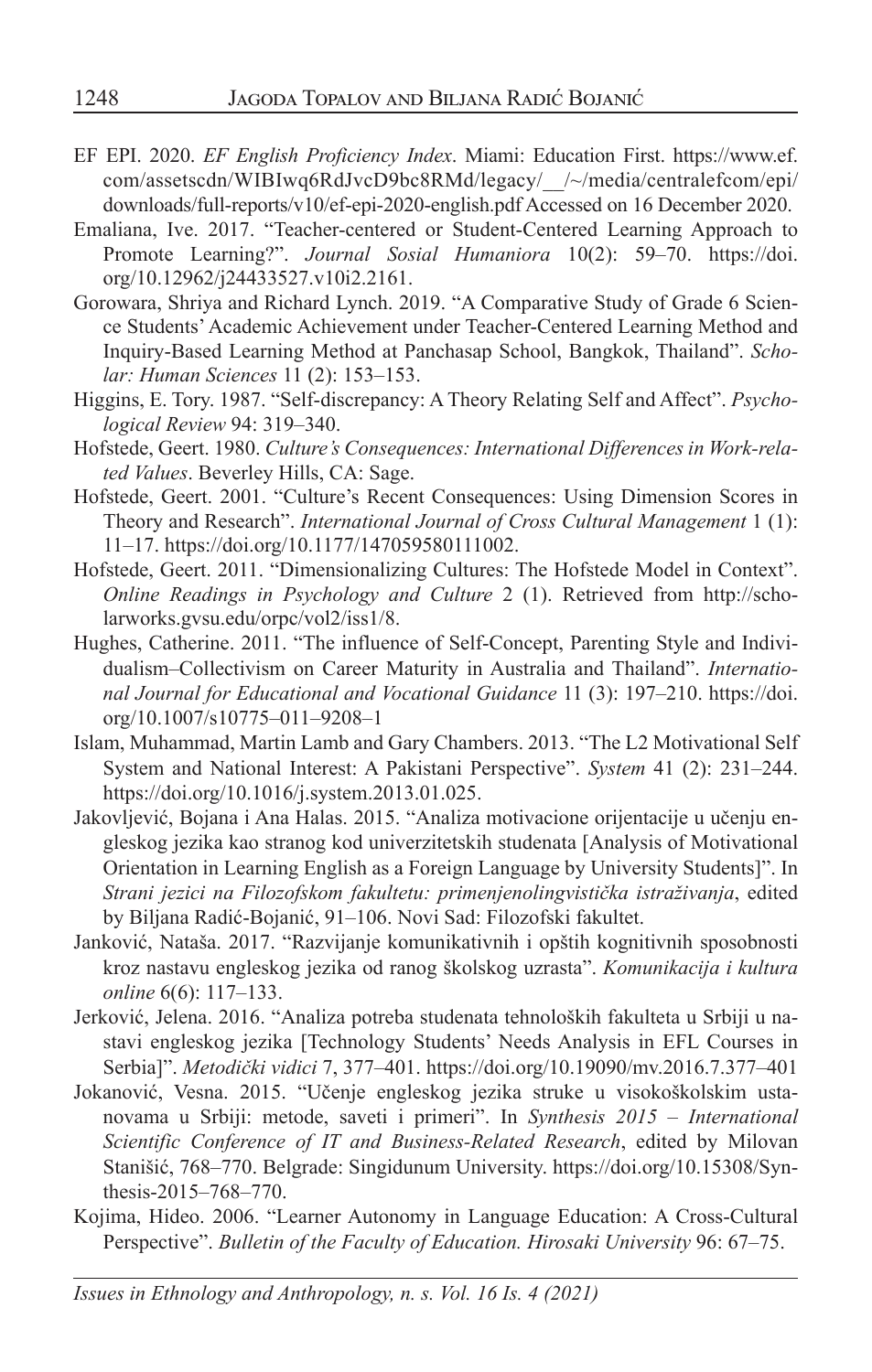- Kachru, Braj. 1985. "Standards, Codification and Sociolinguistic Realism: The English Language in the Outer Circle". In *English in the World: Teaching and Learning the Language and Literature*, edited by Randolph Quirk, and Henry G. Widdowson, 11–30. Cambridge: Cambridge University Press.
- Kim, Tae-Young and Yoon-Kyoung Kim. 2014. "EFL Students' L2 Motivational Self System and Self-Regulation: Focusing on Elementary and Junior High School Students in Korea". In *The Impact of Self-Concept on Language Learning*, edited by Kata Czisér and Michael Magid, 87–107. Bristol: Multilingual Matters. https://doi. org/10.21832/9781783092383–007.
- Kini, Ranjan B., Hindupur V. Ramakrishna and Bindiganavale S. Vijayaraman. 2004 "Shaping of Moral Intensity Regarding Software Piracy: A Comparison Between Thailand and US Students". *Journal of Business Ethics* 49 (1): 91–104. https://doi. org/10.1023/B:BUSI.0000013863.82522.98.
- Kong, Ji Hyun, Jeong Eun Han, Sungjo Kim, Hunil Park, Yong Suk Kim and Hyunjoo Park. 2018. "L2 Motivational Self System, International Posture and Competitiveness of Korean CTL and LCTL College Learners: A Structural Equation Modeling Approach". *System* 72, 178–189. https://doi.org/10.1016/j.system.2017.11.005.
- Kormos, Judit, Thom Kiddle and Kata Csizér. 2011. "Systems of Goals, Attitudes, and Self-Related Beliefs in Second-Language-Learning Motivation". *Applied Linguistics* 32 (5): 495–516. https://doi.org/10.1093/applin/amr019.
- Knutson, Thomas J., Rosechongporn Komolsevin, Pat Chatiketu, and Val R. Smith. 2003. "A Cross-Cultural Comparison of Thai and US American Rhetorical Sensitivity: Implications for Intercultural Communication Effectiveness". *International Journal of Intercultural Relations* 27 (1): 63–78. https://doi.org/10.1016/S0147– 1767(02)00060–3.
- Lamb, Martin. 2012. "A Self System Perspective on Young Adolescents' Motivation to Learn English in Urban and Rural Settings". *Language Learning* 62 (4): 997–1023. https://doi.org/10.1111/j.1467–9922.2012.00719.x.
- Lazić, Mladen. 2003. "Serbia: A Part of Both the East and the West?". *Sociologija* 45 (3): 193–216. https://doi.org/10.2298/SOC0303193L.
- Lightweis, S. K. 2013. "College Success: A Fresh Look at Differentiated Instruction and other Student-Centered Strategies". *College Quarterly*, 6(3). http://collegequarterly.ca/2013-vol16-num03-summer/lightweis.html Accessed on 4 November 2021.
- Maksimović, Svetlana. 2016. *Komparativna analiza nastave engleskog kao stranog jezika u osnovnim školama u Japanu i Srbiji.* PhDiss., Faculty of Philosophy in Novi Sad.
- Markus, Hazel Rose and Shinobu Kitayama. 1998. "The Cultural Psychology of Personality". *Journal of Cross-Cultural Psychology* 29 (1): 63–87. https://doi. org/10.1177/0022022198291004.
- Markus, Hazel Rose and Paula Nurius. 1986. "Possible Selves". *American Psychologist* 41: 954–969. https://doi.org/10.1037/0003–066X.41.9.954.
- McEown, Maya Sugita, Yasuyo Sawaki and Tetsuo Harada. 2017. "Foreign Language Learning Motivation in the Japanese Context: Social and Political Influences on Self". *The Modern Language Journal* 101 (3): 533–547. https://doi.org/10.1111/ modl.12411.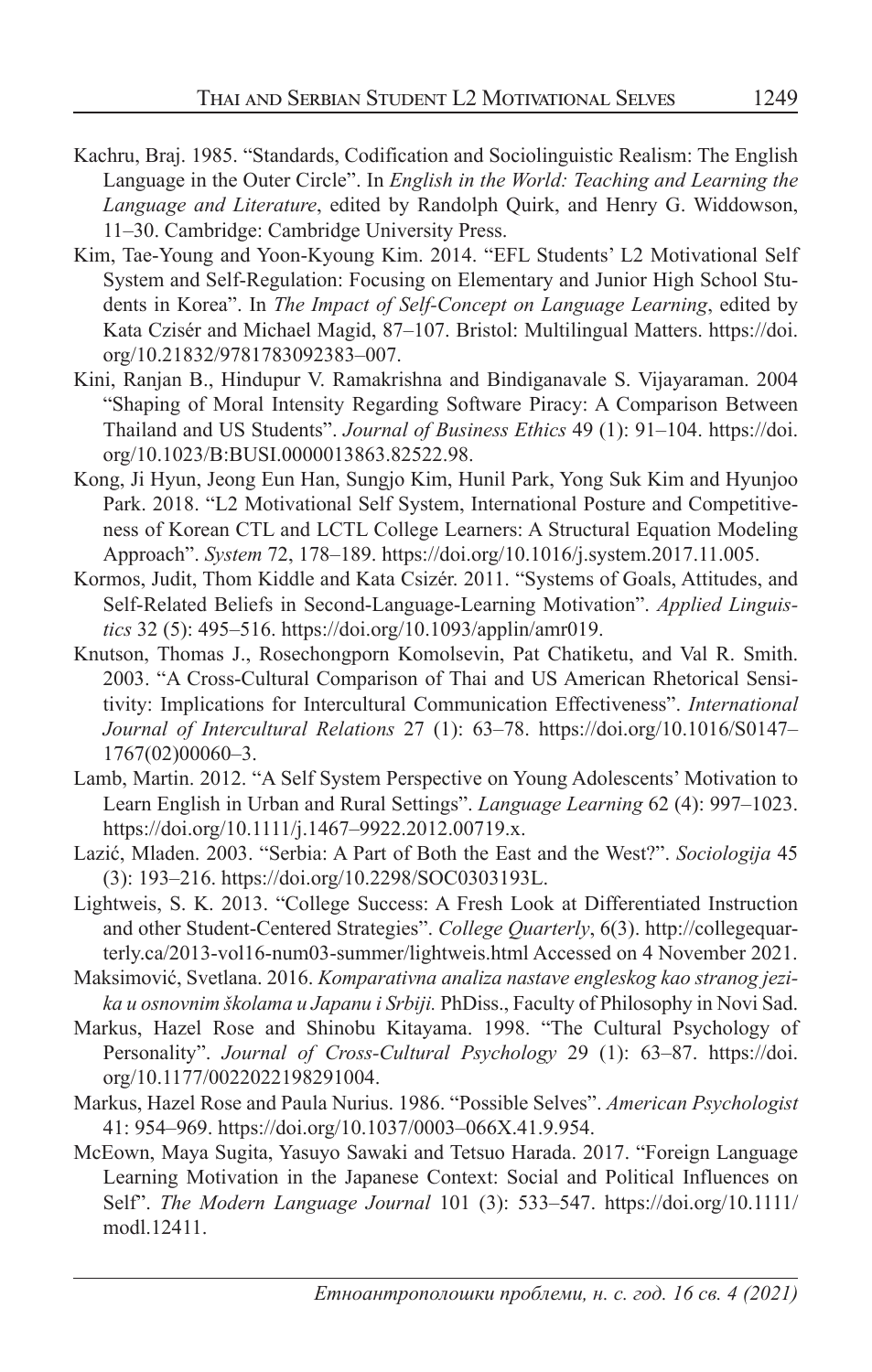- Meissonier, Régis, Emmanuel Houzé and Véronique Bessière. 2013. "Cross-Cultural Frictions in Information System Management: Research Perspectives on ERP Implementation Misfits in Thailand". *International Business Research* 6 (2): 150–159. https://doi.org/10.5539/ibr.v6n2p150.
- Mercer, Sarah and Zoltan Dörnyei. 2020. *Engaging Language Learners in Contemporary Classrooms*. Cambridge: Cambridge University Press.
- Morakul, Supitcha and Frederick H. Wu. 2001. "Cultural Influences on the ABC Implementation in Thailand's Environment". *Journal of Managerial Psychology* 16 (2): 142–158. https://doi.org/10.1108/02683940110380960.
- Moskovsky, Christo, Turki Assulaimani, Silvia Racheva and Jean Harkins. 2016. "The L2 Motivational Self System and L2 Achievement: A Study of Saudi EFL Learners". *The Modern Language Journal* 100 (3): 641–654. https://doi.org/10.1111/ modl.12340.
- Murphy, Laurie, Nina B. Eduljee, and Karen Croteau. 2021. "Teacher-Centered versus Student-Centered Teaching". *Journal of Effective Teaching in Higher Education* 4 (1): 18–39 https://doi.org/10.36021/jethe.v4i1.156.
- Neuliep, James W. 2017. *Intercultural Communication: A Contextual Approach* (7<sup>th</sup> ed.). London: SAGE.
- Noels, Kimberly A., Kathryn Everhart Chaffee, Megan Michalyk and Maya Sugita McEown. 2014. "Culture, Autonomy and the Self in Language Learning". In *The Impact of Self-Concept on Language Learning*, edited by Kata Cziser and Michael Magid, 131– 154. Bristol: Multilingual Matters. https://doi.org/10.21832/9781783092383–009.
- ONKRS (Okvir nacionalnog kurikuluma Republike Srbije). 2015. https://obrazovanje. org/rs/uploaded/dokumenta/Okvir-nacionalnog-kurikuluma\_Osnove-ucenja-i-nastave.pdf Accessed on 4 November 2021
- Oxford University Press. 2001. *Quick Placement Test: Paper and Pen Test*. Oxford: Oxford University Press.
- Oyserman, Daphna, Mesmin Destin and Sheida Novin. 2015. "The Context-Sensitive Future Self: Possible Selves Motivate in Context, not Otherwise". *Self and Identity* 14 (2): 173–188. https://doi.org/10.1080/15298868.2014.965733.
- Papi, Mostafa. 2010. "The L2 Motivational Self System, L2 Anxiety, and Motivated Behavior: A Structural Equation Modeling Approach". *System* 38 (3): 467–479. https:// doi.org/10.21832/9781847691293–005.
- Pornpitakpan, Chanthika. 2000. "Trade in Thailand: A Three-Way Cultural Comparison". *Business Horizons* 43 (2): 61–70.
- Radić-Bojanić, Biljana. 2020. "The Communicative Approach in Foreign Language Teaching". Uzdanica 17 (2), 7–17. https://doi.org/10.18485/uzdanica.2020.17.2.1.
- Radić-Bojanić, Biljana, Jagoda Topalov and Kemtong Sinwongsuwat. 2015. "Thai and Serbian Student Perspective Regarding Teaching Approaches in the University EFL Classroom". *Journal of Multilingual and Multicultural Development* 36 (7): 750– 764. https://doi.org/10.1080/01434632.2015.1022180.
- Rodriguez, Alejandro and Alvin Brown. 2014. "Cultural Differences: A Cross-Cultural Study of Urban Planners from Japan, Mexico, the US, Serbia-Montenegro, Russia, and South Korea". *Public Organization Review* 14 (1): 35–50. https://doi. org/10.1007/s11115–012–0204–9.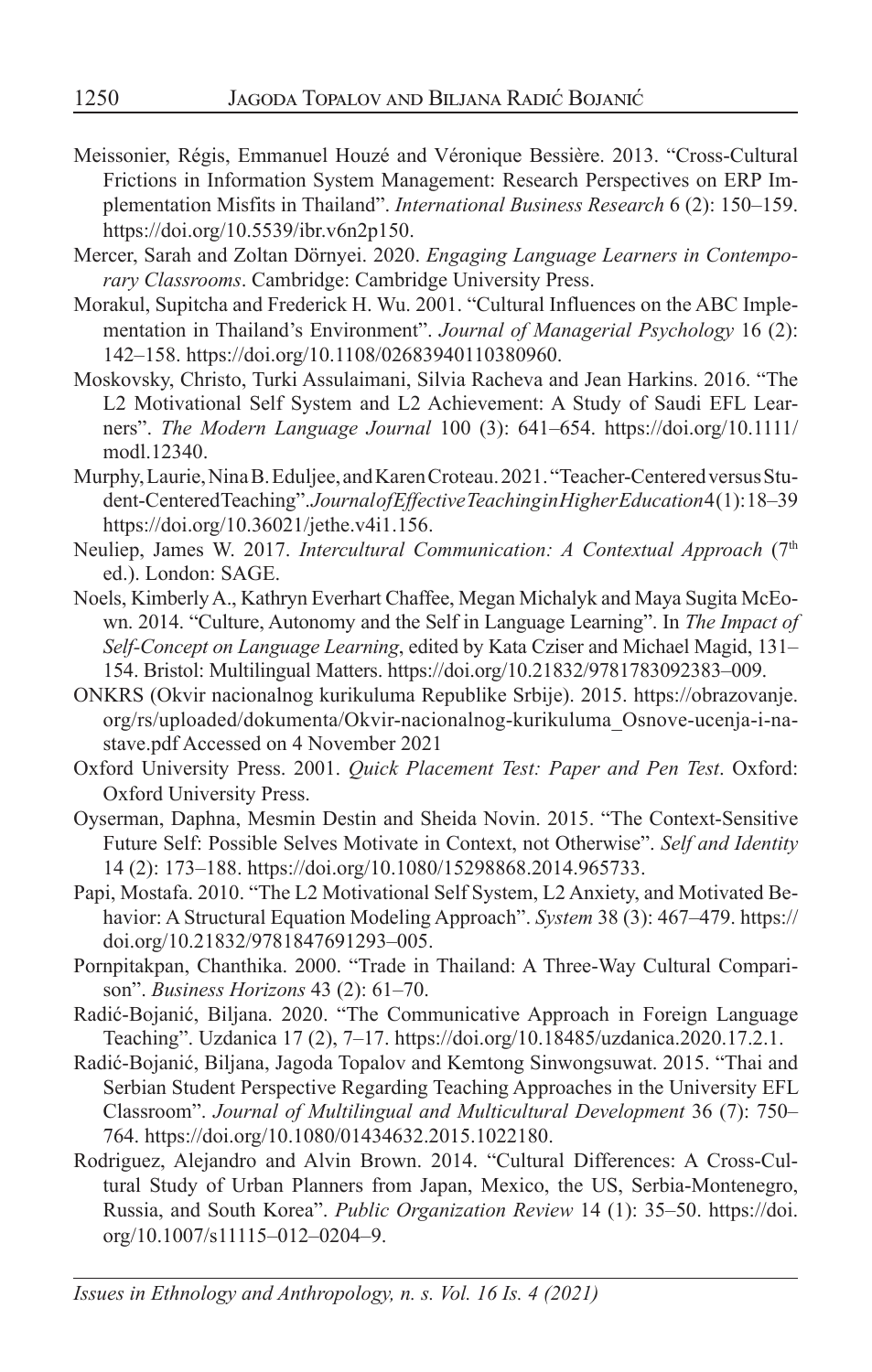- Rojjanaprapayon, Rujira, Porntipha Chiemprapha and Achaya Kanchanakul. (2004). "Conflict Management in Thai Organizations". In *Intercultural Communication: A Global Reader*, edited by Fred E. Jandt, 28–37. San Bernardino: California State University.
- Skinner, Ellen A., Carrie Furrer, Gwen Marchand and Thomas Kindermann. 2008. "Engagement and Disaffection in the Classroom: Part of a Larger Motivational Dynamic?". *Journal of Educational Psychology* 100 (4): 765–781. https://doi.org/10.1037/ a0012840.
- Tabachnick, Barbara G. and Linda S. Fidell. 2007. *Experimental Designs Using ANO-VA*. Pacific Grove, CA: Thomson/Brooks/Cole.
- Taguchi, Tatsuya, Michael Magid and Mostafa Papi. 2009. "The L2 Motivational Self System among Japanese, Chinese and Iranian Learners of English: A Comparative Study". In *Motivation, Language Identity and The L2 Self*, edited by Zoltan Dörnyei and Emma Ushioda, 66–97. Bristol: Multilingual Matters. https://doi. org/10.21832/9781847691293–005.
- Teimouri, Yasser. 2017. "L2 Selves, Emotions, and Motivated Behaviors". *Studies in Second Language Acquisition* 39 (4): 681–709. https://doi.org/10.1017/ S0272263116000243.
- Topalov, Jagoda, Maja Bjelica Andonov and Viktorija Krombholc. 2015. "Stavovi studenata prema kolaboraciji u univerzitetskoj nastavi engleskog jezika" ["Students' attitudes towards collaborative EFL activities at university level"]. In *Strani jezici na Filozofskom fakultetu: primenjenolingvistička istraživanja [Foreign languages at the faculty of philosophy: applied linguistic research studies]*, edited by Biljana Radić-Bojanić, 107–126. Novi Sad: Filozofski fakultet.
- Topalov, Jagoda, Biljana Radić-Bojanić, and David Bruner. 2016. "Thai and Serbian student attitudes regarding collaborative tasks in the EFL classroom". In *English language and anglophone literatures today (ELALT) 3*, edited by Bojana Vujin and Mirna Radin-Sabadoš, 445–461. Novi Sad: Filozofski fakultet.
- Vidaković, Mirna. 2016. *Nov model stručnog usavršavanja profesora poslovnog engleskog jezika u Srbiji: teorijski, metodološki i praktični aspekti.* PhDiss., Faculty of Philosophy in Novi Sad.
- Wilang, Jeffrey Dawala and Kemtong Sinwongsuwat. 2012. "Enriching English Language Spoken Outputs of Kindergartners in Thailand". *Metodički vidici* 3: 247–259. https://doi.org/10.19090/mv.2012.3.247–259.
- You, Chenjing Julia, Zoltan Dörnyei and Kata Csizér. 2016. "Motivation, Vision, and Gender: A Survey of Learners of English in China". *Language Learning* 66 (1): 94–123. https://doi.org/10.1111/lang.12140.
- You, Chenjing Julia and Zoltan Dörnyei. 2016. "Language Learning Motivation in China: Results of a Large-Scale Stratified Survey". *Applied Linguistics* 37 (4): 495–519. https://doi.org/10.1093/applin/amu046.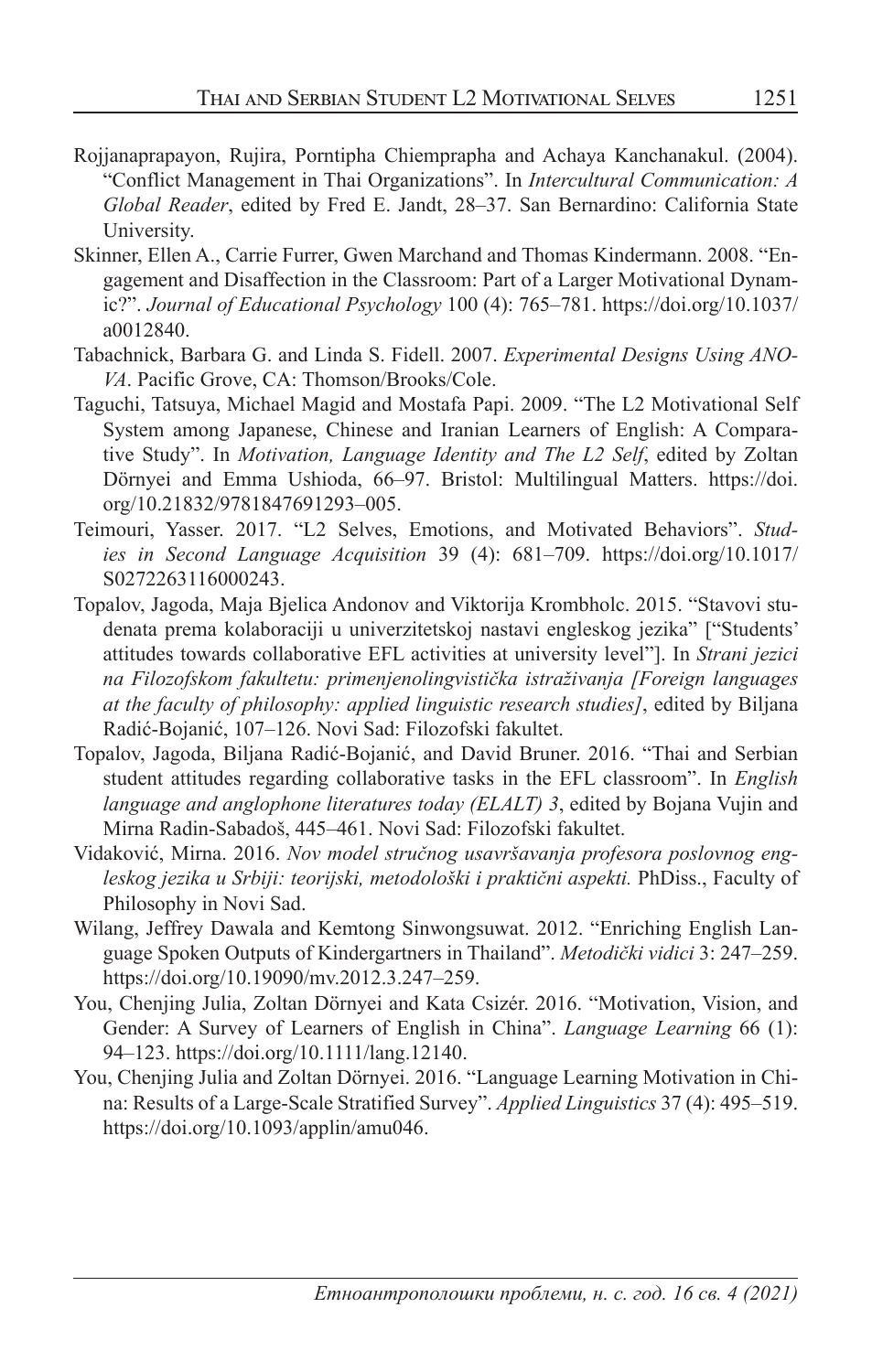# Appendix:

# The items in the four-factor solution of the questionnaire

#### L2 learning experience

I think the English course content is interesting.

I like my teacher's teaching style.

I think there is a good balance between communicative tasks and grammar tasks.

 I think there should be more tasks where we cooperate and communicate with other students in English classes. (reverse coded)

Ought-to L2 self

 I have to study English, because, if I do not study it my parents will be disappointed with me.

It will have a negative impact on my life if I don't learn English.

 Studying English is important to me because other people will respect me more if I have a knowledge of English.

I study English because close friends of mine think it is important.

Ideal L2 self

I can imagine a situation where I am speaking English with foreigners.

Whenever I think of my future career, I imagine myself using English.

 I can imagine myself living abroad and using English effectively for communicating.

The things I want to do in the future require me to use English.

I can imagine myself communicating in English fluently.

Motivated learning behaviour

It is important for me to learn English.

I am doing my best to learn English.

 If I have access to English-speaking TV stations and movies, I try to watch them often.

 I try to listen to music in English and watch English-speaking films as often as possible.

I am prepared to spend a lot of time in order to learn English.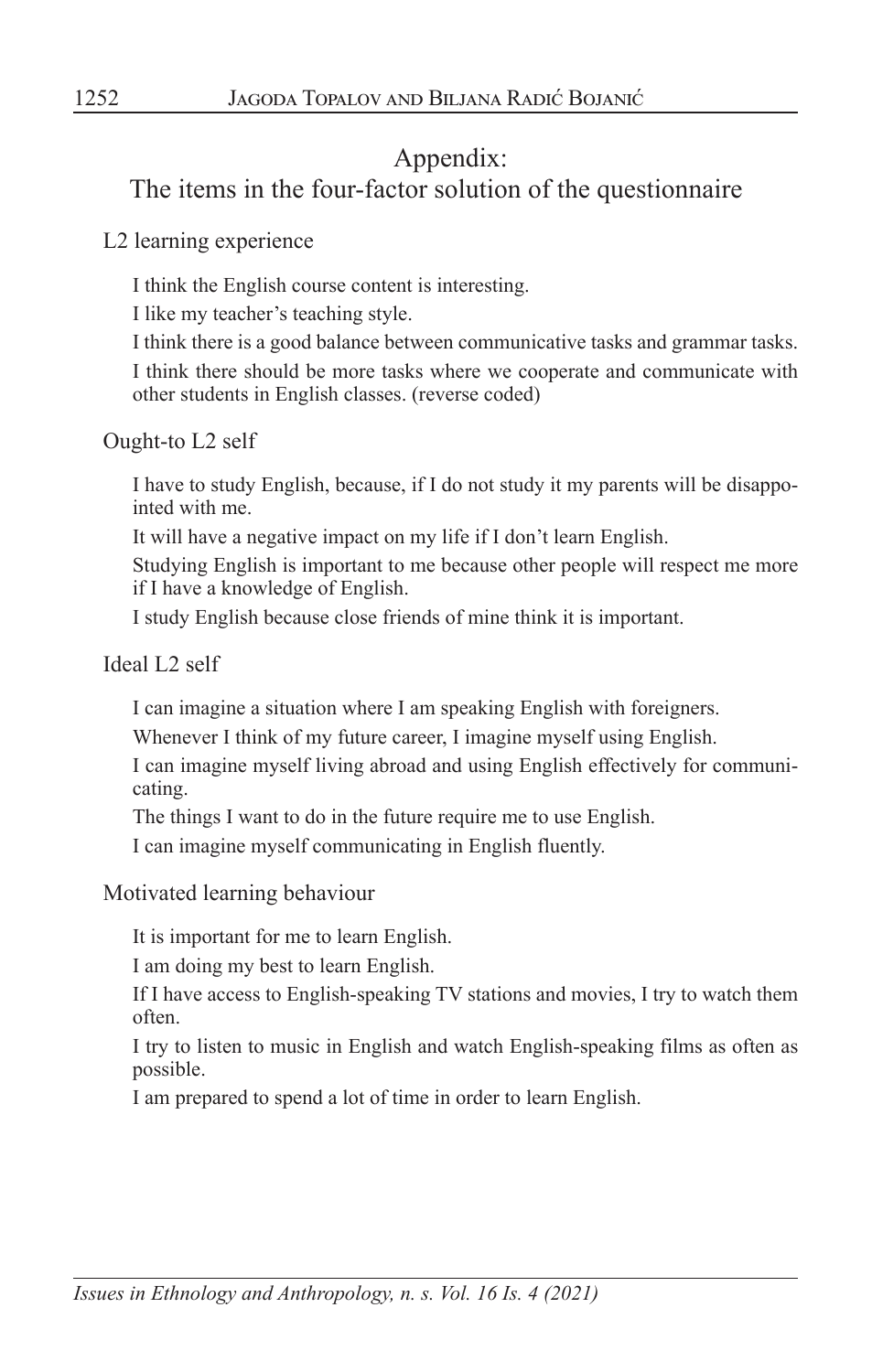Jagoda Topalov Filozofski fakultet, Univerzitet u Novom Sadu

Biljana Radić-Bojanić Filozofski fakultet, Univerzitet u Novom Sadu

#### *Kontrastivno istraživanje motivacionih sistema u učenju engleskog jezika kod studenata iz Tajlanda i Srbije*

Cilj ovog rada jeste da, bazirajući se na teoriji motivacionog self-sistema za učenje stranog jezika, istraži kako tajlandski i srpski učenici konstruišu svoje motivacione sisteme prilikom učenja engleskog kao stranog. Od posebnog interesa za istraživanje objavljeno u ovom radu jeste dimenzija individualizma/kolektivizma koja opisuje stepen u kojem su pripadnici kulture integrisani u grupe, pri čemu se individualizam nalazi na jednom kraju zamišljenog kontinuuma, dok se s druge, suprotne strane nalazi kolektivizam. Posebna pažnja u radu posvećena je različitim filozofijama obrazovanja zabeleženim u kulturama koje se nalaze na suprotnim stranama kontinuuma. Za individualističke kulture cilj obrazovanja jeste obučiti učenike kako da uče, dok kolektivističke kulture obučavaju učenike kako da rade. S obzirom na kulturnu orijentaciju, dva kulturna konteksta razmatrana u ovom radu predstavljaju primere dva različita paradigmatska pristupa nastavi stranog jezika – u srpskim učionicama kao središni akter u procesu nastave nalazi se učenik, dok je u učionicama stranog jezika na Tajlandu dominantna nastavnikova uloga. Usvojeni pristup nastavi stranog jezika nesumnjivo oblikuje iskustva učenja učenika, njihove stavove i afektivne odgovore, što, zauzvrat, utiče na njihov uloženi napor tokom učenja. Ono što ostaje nerazjašnjeno jeste u kojoj meri ovaj faktor može da objasni i predvidi motivisano ponašanje u odnosu na dominantnu kulturnu orijentaciju učenika. Iz tog razloga ukupno 543 studenta iz Tajlanda i Srbije koji uče engleski kao strani u okviru univerzitetske nastave popunilo je upitnik od 18 stavki koji je imao za cilj da ispita relevantne motivacione faktore u okviru teorije motivacionog self-sistema. Iako su studenti sa oba univerziteta prijavili srednji nivo motivisanog ponašanja i snažan uticaj dosadašnjeg iskustva u učenju engleskog jezika tokom svojih studija, najuticajniji faktori u izgradnji self-sistema za dva ispitana uzorka bili su fundamentalno različiti. Dok srpski studenti konstruišu svoje motivacione self-sisteme na osnovu svog "idealnog-ja", tajlandski studenti oblikuju svoje motivacione self-sisteme na osnovu "očekivanog-ja". Ova razlika ukazuje na nastavne pristupe usvojene u istraživanim okruženjima, gde je u Srbiji kontekst nastave vođen komunikativnim pristupom u učenju jezika, dok nastavni kontekst u tajlandskim učionicama, pod uticajem kolektivističke kulturne orijentacije, počiva na pristupu usmerenom na nastavnika.

*Ključne reči*: motivacioni self-sistem u učenju stranog jezika, individualizam/ kolektivizam, pristup usmeren na učenika/nastavnika, Tajland, Srbija, engleski jezik kao strani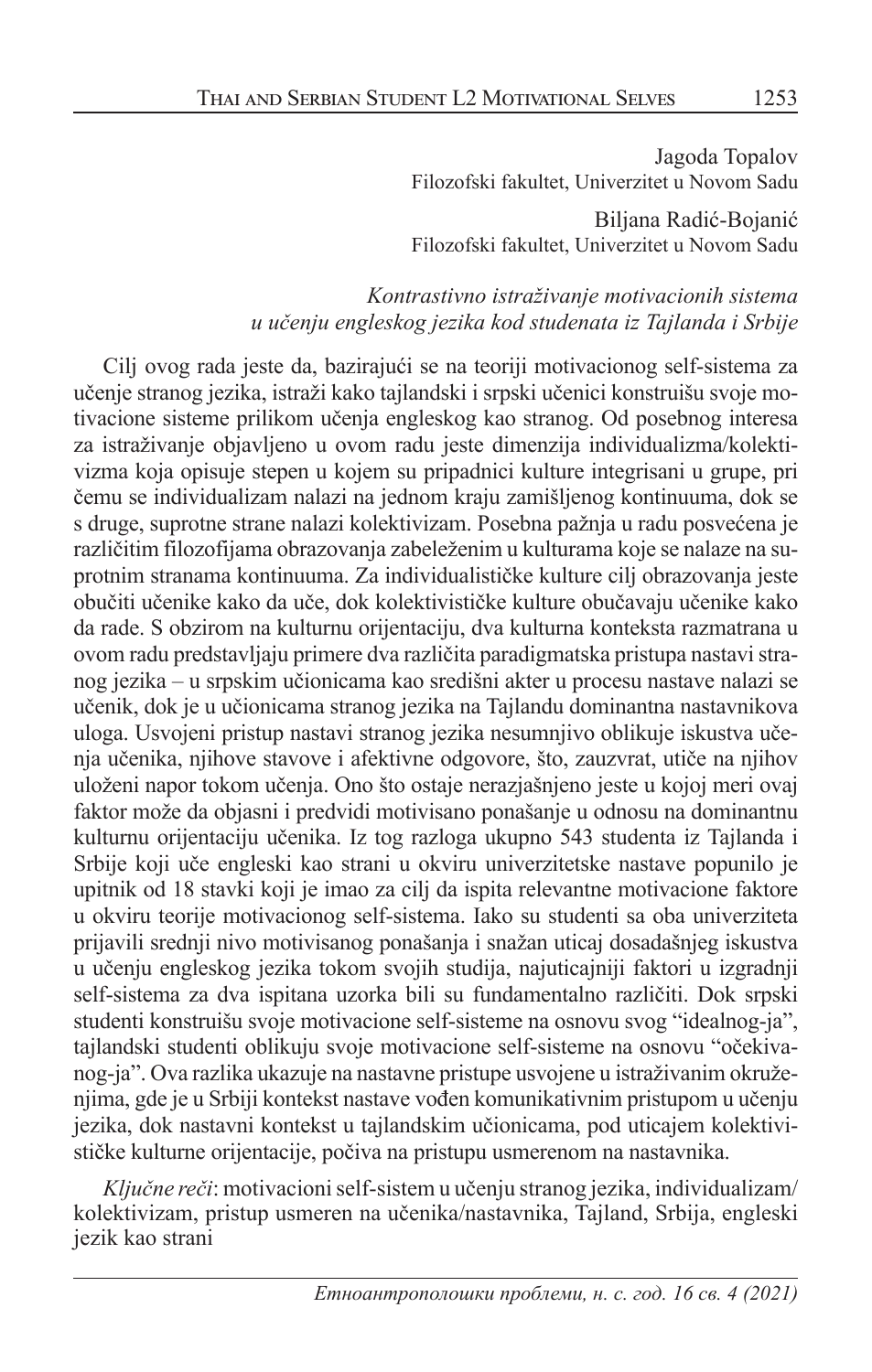*Les self-systèmes motivationnels dans l'apprentissage de l'anglais chez des étudiants de Serbie et de Thaïlande – étude contrastive*

L'objectif de ce travail est d'explorer, en s'appuyant sur la théorie du self-système motivationnel pour l'apprentissage des langues étrangères, comment les apprenants thaïlandais et les apprenants serbes construisent leurs systèmes motivationnels lors de l'apprentissage de l'anglais comme langue étrangère. D'un intérêt particulier pour cette recherche est la dimension de l'individualisme/ collectivisme qui décrit le degré d'intégration dans des groupes des représentants d'une culture, et où l'individualisme se trouve à un bout imaginé du continuum, alors qu'à l'autre bout se trouve le collectivisme. Une attention particulière est ici consacrée aux différentes philosophies de l'éducation notées dans des cultures se trouvant à des bouts opposés du continuum. Pour les cultures individualistes l'objectif de l'éducation est d'apprendre aux élèves comment apprendre, alors que les cultures collectivistes apprennent aux élèves comment travailler. Compte tenu de l'orientation culturelle, deux contextes culturels étudiés dans ce travail représentent des exemples de deux approches paradigmatiques différentes de l'apprentissage des langues étrangères – dans les classes serbes l'élève est considéré comme l'agent central du processus de l'enseignement, alors que dans les classes de langue étrangères en Thaïlande, c'est le rôle de l'enseignant qui est dominant. L'approche de l'enseignement des langues étrangères adoptée façonne sans aucun doute les expériences d'apprentissage des élèves, leurs opinions et réponses affectives, ce qui, en retour, influence l'effort investi au cours de l'apprentissage. Ce qui reste non élucidé, c'est dans quelle mesure ce facteur peut expliquer et prévoir le comportement motivé par rapport à l'orientation culturelle dominante des élèves. C'est pour cette raison qu'au total 543 étudiants de Thaïlande et de Serbie apprenant l'anglais comme langue étrangère dans le cadre de l'éducation supérieure, ont rempli le questionnaire composé de 18 entrées et ayant pour l'objectif d'examiner les facteurs motivationnels pertinents dans le cadre de la théorie du self-système motivationnel. Bien que les étudiants des deux universités aient attesté un niveau moyen de comportement motivé et une forte influence de leur expérience préalable dans l'apprentissage de l'anglais au cours de leurs études, les facteurs les plus influents dans la construction du self-système pour les deux échantillons étudiés étaient fondamentalement différents. Alors que les étudiants serbes construisent leurs self-systèmes motivationnels à partir d'un « moi idéal », les étudiants thaïlandais façonnent leurs self-systèmes motivationnels à partir d'un « moi attendu ». Cette différence rend compte des approches d'enseignement adoptées dans les milieux étudiés, où le contexte de l'enseignement en Serbie est mené par l'approche commu